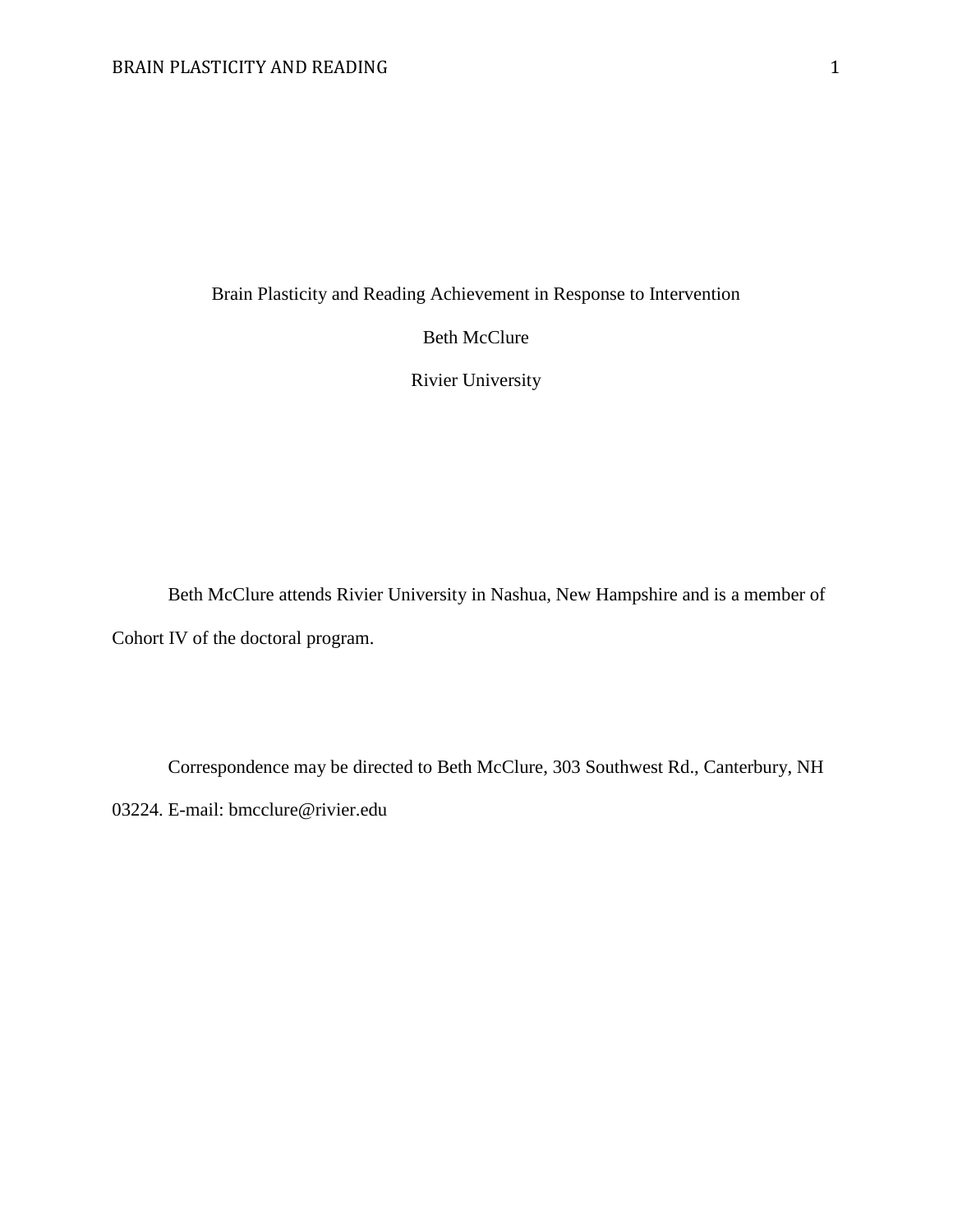### Abstract

Neuroimaging and cognitive models can work together to inform our understanding of reading. Reading draws upon orthographic, lexical/semantic, and phonological processing as well as spelling-sound conversion. Activation in the brain for these processes is centralized in different areas, but some overlap is visible on fMRI's. Language learning physically changes the brain. Successful training related to spelling has been shown to result in increased activation in specific areas of the brain, particularly in the left temporal lobe. For beginning readers, the brain's reading-related circuitry encompasses a broader area. It includes the parietotemporal, occipitotemporal, and inferior frontal gyrus as well as the visual cortex, precuneus, posterior thalamus, prefrontal cortex, and right hemisphere parietal and temporal networks. A better understanding of brain activity while reading can contribute to early identification of reading disabilities and suggest the types of intervention that would stimulate connections among key areas of the brain. Ongoing research is needed to identify educational applications of these neurobehavioral research findings.

*Keywords*: neuroimaging, reading, decoding, comprehension, achievement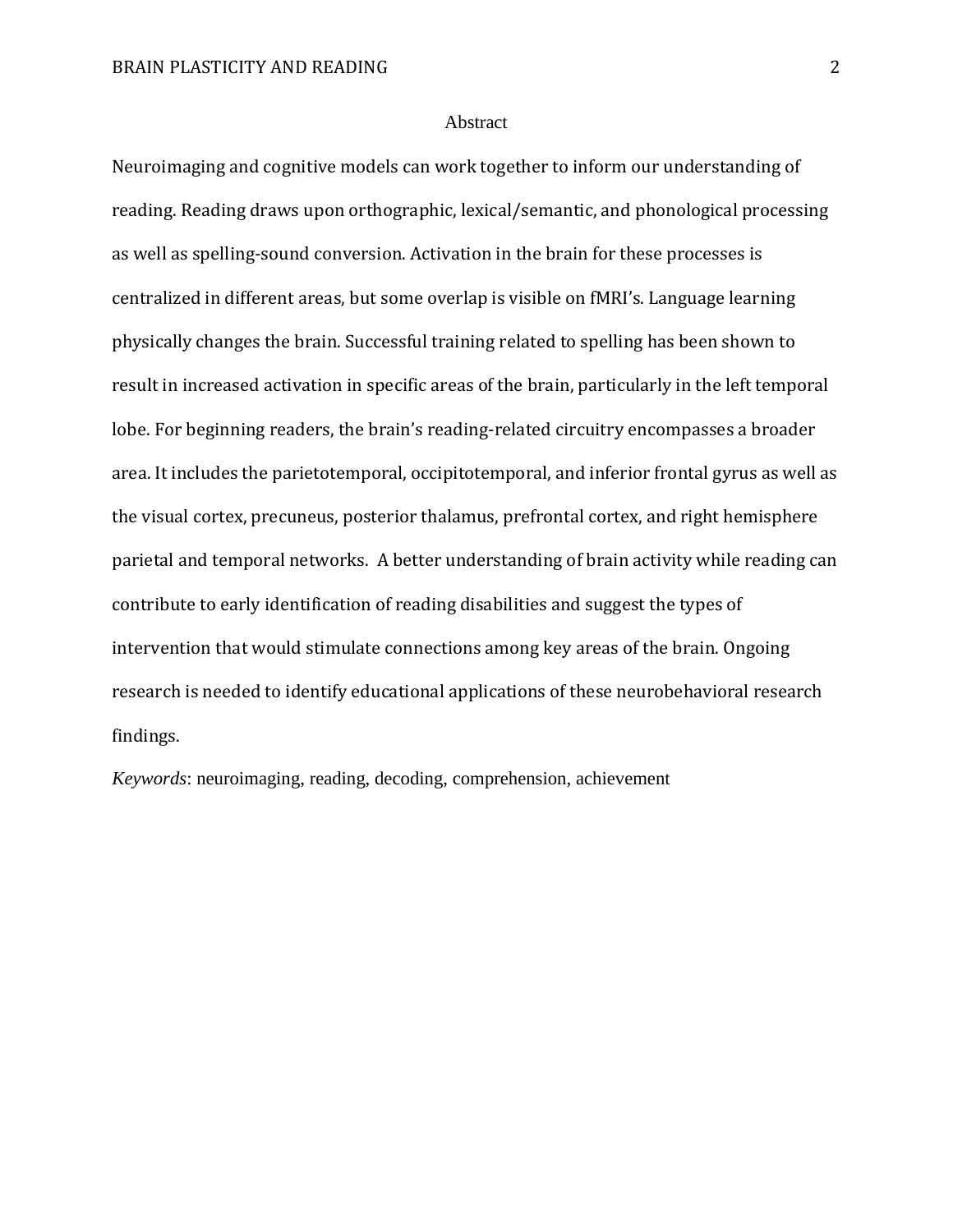### **Brain Plasticity and Reading Achievement in Response to Intervention**

Teachers of reading can benefit from understanding the structure and functions of the brain, particularly because through instruction teachers hope to make changes in the brain. Skilled readers are able to advance their knowledge at a rate much faster than their peers with reading impairments because of what they can learn through reading. Therefore, one of the most important skills teachers can give their students is the ability to read. The results of the 2013 National Assessment of Educational Progress (NAEP) indicate that just 35% of the nation's fourth grade students read at or above the proficient level. With almost two-thirds of fourth graders in the U.S. reading at below proficient levels, there is a lot of work for teachers to do. Teachers can use the results of research in reading to inform their instructional practice.

By the same token, neuroscientists can use theories of reading to guide them as they create questions for their research. There are three major theories about how our brains process as we read that were developed long before the prevalence of fMRI. The dual-route cascaded model of reading was proposed by Coltheart in 1978. It consists of a lexical and sublexical route. The lexical route relies on the orthographic lexicon so that during fluent reading, when a reader sees a word, he activates his phonological lexicon and reads the word aloud, almost as a whole (Shaywitz & Shaywitz, 2008). Automatic reading and irregular words are processed using the lexical route through what is referred to as *addressed phonology*. The sublexical route is used for purely phonetic tasks during which the reader sequentially assembles the sounds to read the word (assembled phonology). The mechanisms in the brain that perform these tasks are separate but interrelated (Shaywitz & Shaywitz, 2008). Other reading models described by Taylor et al. are the triangle model and the connectionist dual-process model. All the models, which are described in more detail in the results section, include a phonological and a lexical/semantic/orthographic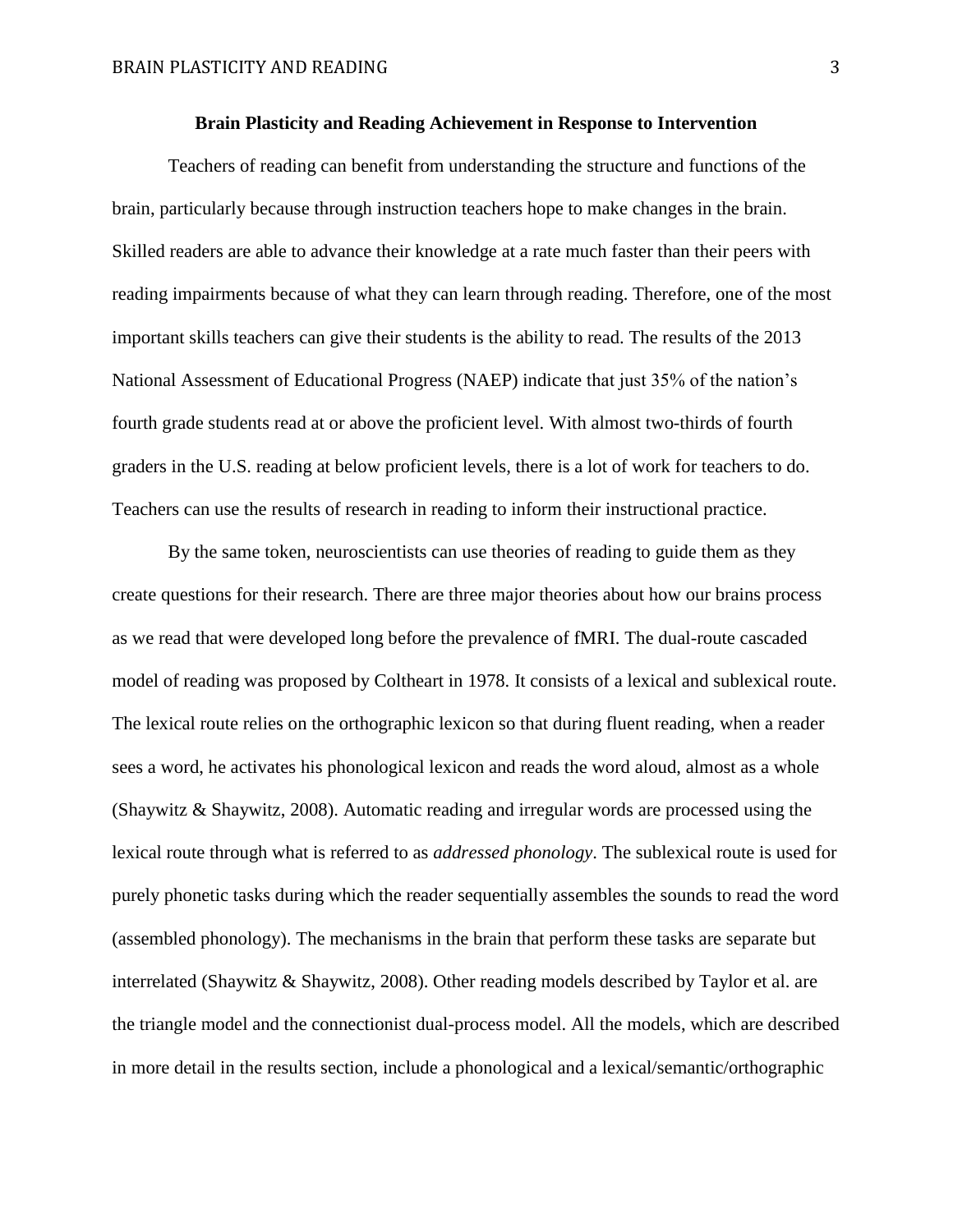component. Taylor (2013) hypothesizes that the cognitive models can guide investigations of the brain bases of reading and that neuroimaging can support and advance cognitive models.

Neuroscientists are more readily able to study the live brains of individuals as they read due to noninvasive methods such as functional magnetic resonance imaging (fMRI). This technique has allowed researchers to determine what areas in the brain are activated while reading, thus determining what the neural reading systems are. Research facilities throughout the world now have equipment with which to conduct fMRIs in order to take neuroimages at baseline and after treatment to determine whether there have been changes in the brains of the experimental group as compared to those of the control group. Numerous studies have been conducted around the country to examine how typically developing (TD) readers process text, what differences we see in dyslexic (DYS) readers, changes in brain activation and structure after reading intervention, and how those changes are, in many cases, reflected in increases in reading achievement. Subjects demonstrated brain plasticity at all ages in response to intervention; plasticity is not limited to young children. The types of changes, however, did vary based on age. With instructional treatment, early elementary children through grade three with reading impairments were more likely to increase brain activity in the same areas of the left hemisphere as TD readers (Aylward et al., 2003; Berninger, 2013; Pugh et al., 2013; Richards et al., 2013; Shaywitz & Shaywitz, 2006). Upper elementary and middle school children showed some increases in activity similar to TD readers and some compensatory activity in symmetrical areas of the right hemisphere (Pugh et al., 2013; Richards et al., 2013). Adult dyslexics after instructional treatment showed increased activity in compensatory areas. Now that there is general agreement about what parts of the brain comprise the reading system, an emerging area neuroscientists are studying is the neural connections among the components of the brain's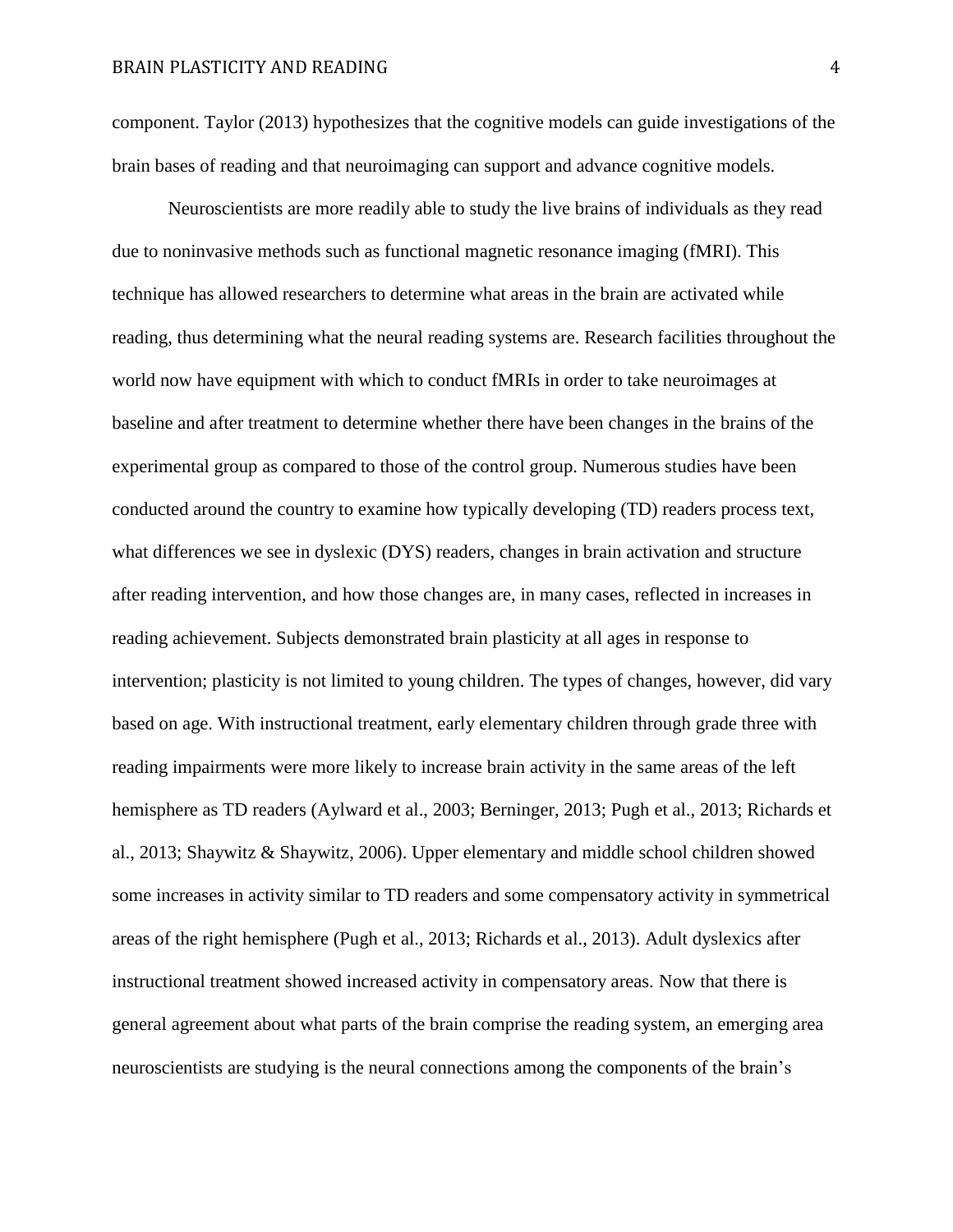reading system. Those connections affect the speed and automaticity of reading. Disruptions in the connectivity between areas impact reading skill and automaticity (Ashkenazi et al., 2013; Berninger et al., 2013; Koyama et al., 2013 Richards et al., 2006; Rekart, 2013; Wang et al., 2013).

There is a high percentage of comorbidity of ADHD and dyslexia. Researchers are beginning to examine the role of attention on reading disabilities. Some researchers hypothesize that the attentional systems in the inferior temporal cortex and the posterior parietal cortex either help or disrupt the process of selective attention to relevant stimuli that leads to rapid computational processes during reading. This is important as the brain accesses both lexical and sublexical processes to read (Berninger, Lee, Abbott, & Breznitz, 2013; Shaywitz & Shaywitz, 2008). Shaywitz and Shaywitz (2008) propose that pharmacological treatments may enhance the effectiveness of educational treatments by minimizing attentional disruptions while reading.

Ultimately the purpose of understanding how the brain works while individuals read is to be able to increase reading achievement. This author has compiled information from studies that shows a relationship between educational interventions, changes in brain activity, and improvement in reading achievement. Following a 3-week intervention, Aylward et al. (2003) found measurable changes in brain activation for phonological and morphological tasks. The dyslexic children in Aylward's study had an average of a 6 point increase on the Woodcock Reading Mastery Test, Word Attack subtest. Koyama et al. (2013) found increased intrinsic functional connectivity (IFC) between the reading centers in remediated dyslexic children who had received targeted interventions. Richards et al. (2006) analyzed fMRI brain activation responses to three different types of tasks (phonological, morphological, and orthographic) to determine the unique locations in the brain where each word form is processed. They then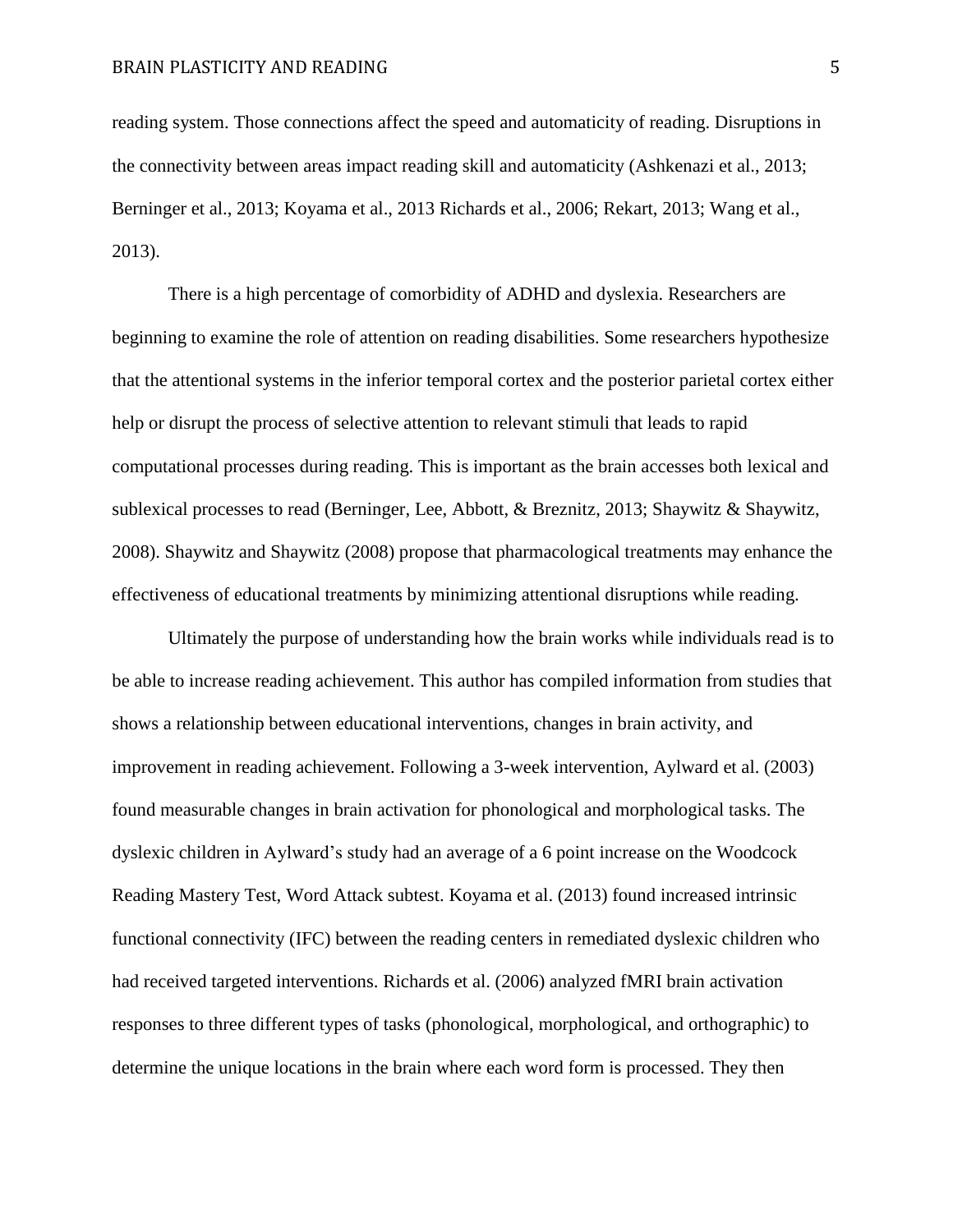## BRAIN PLASTICITY AND READING 6

designed treatments that emphasized either phonological or morphological instruction. Richards et al. found that morphological instruction led to the greatest improvements and hypothesized that it was due to a crossover effect that helped the brain map the interrelationships among the word forms. Shaywitz et al. (2004) provided an experimental intervention over an eight-month period that focused on teaching the alphabetic principle. fMRIs and reading assessments were done on a control group of typically developing readers and on the experimental group at baseline, at the end of intervention, and again one year later. The experimental group made significantly greater gains on some reading measures. Post-intervention fMRIs for the control group and the experimental group had increased in similarity during reading tasks. In short, there are a number of studies that incorporate neuroimaging, treatment, and assessment. A more detailed analysis, summary, and compilation of findings of the aforementioned studies will be presented in the results section.

### **Method**

The initial search for articles began on September 22, 2013 in the Rivier University Library Academic Search Premier database. An additional search was conducted in the International Dyslexia Association database. The search terms used were fMRI, reading comprehension, reading decoding, achievement, and literacy. Inclusionary criteria from search results were based on indications in the abstract for applicability to the subject. Successive searches were conducted on November 2, 3, 7, and 9 which yielded 20 articles, 18 of which were peer-reviewed. Upon closer examination, five of these articles were kept as references. 15 articles were rejected because they were not directly applicable to the topic. Using the five applicable articles, this author conducted an ancestral search and found seven more articles. Four researchers were identified as conducting fMRI research related to reading, and additional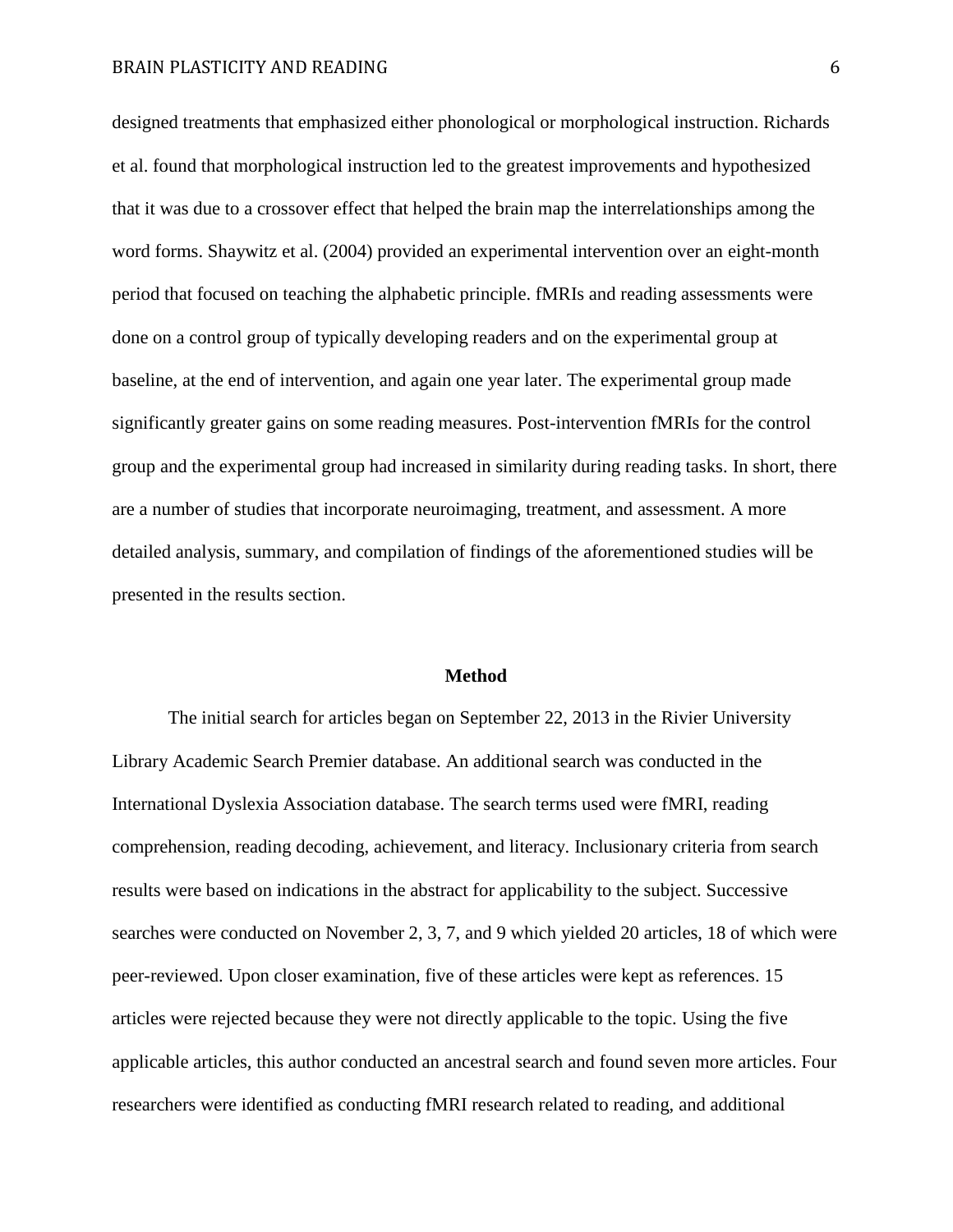searches were conducted using their surnames as a search term in addition to the original search terms. The researchers whose surnames were added to the search teams were Shaywitz, Pugh, Richards, and Berninger. That search yielded six additional articles. Two articles were obtained because they were referenced in studies and then were used as a primary source.

### **Results**

# **Cognitive Models of Reading**

The most prevalent cognitive models of reading aloud include the dual-route cascaded (DRC) model, the connectionist dual-process (CDP+) model, and the triangle model (Taylor, 2013). While Taylor acknowledges that the models do not precisely match the neurocognitive reality, he believes they can serve as a guide when interpreting fMRIs. The DRC model is the simplest. Coltheart (2001) as cited by Taylor describes two routes the brain hypothetically takes to read aloud, the nonlexical and the lexical. The nonlexical route is purely phonetic, relying on converting letters into sounds. The lexical route takes entire known words and maps their orthography onto the phonology of unknown words. For example, the lexical route would correctly take *thought* and map it onto *bought*. However, it would not work to use the irregular word *pint* and map it onto *mint*.

The CDP+ model, as described by Perry, Ziegler, and Zorzi (2007), takes the DRC model and adds a phonological buffer so that visual input from words is processed through both the lexical and nonlexical or sublexical networks. The phonological buffer resolves any irregularities in the word and also weights the frequency of orthographic patterns in order for the phonological buffer to become increasingly accurate.

The triangle model of reading aloud has phonology, orthography, and semantics as the three points of the triangle (Seidenberg, 2004). Between each point of the triangle are what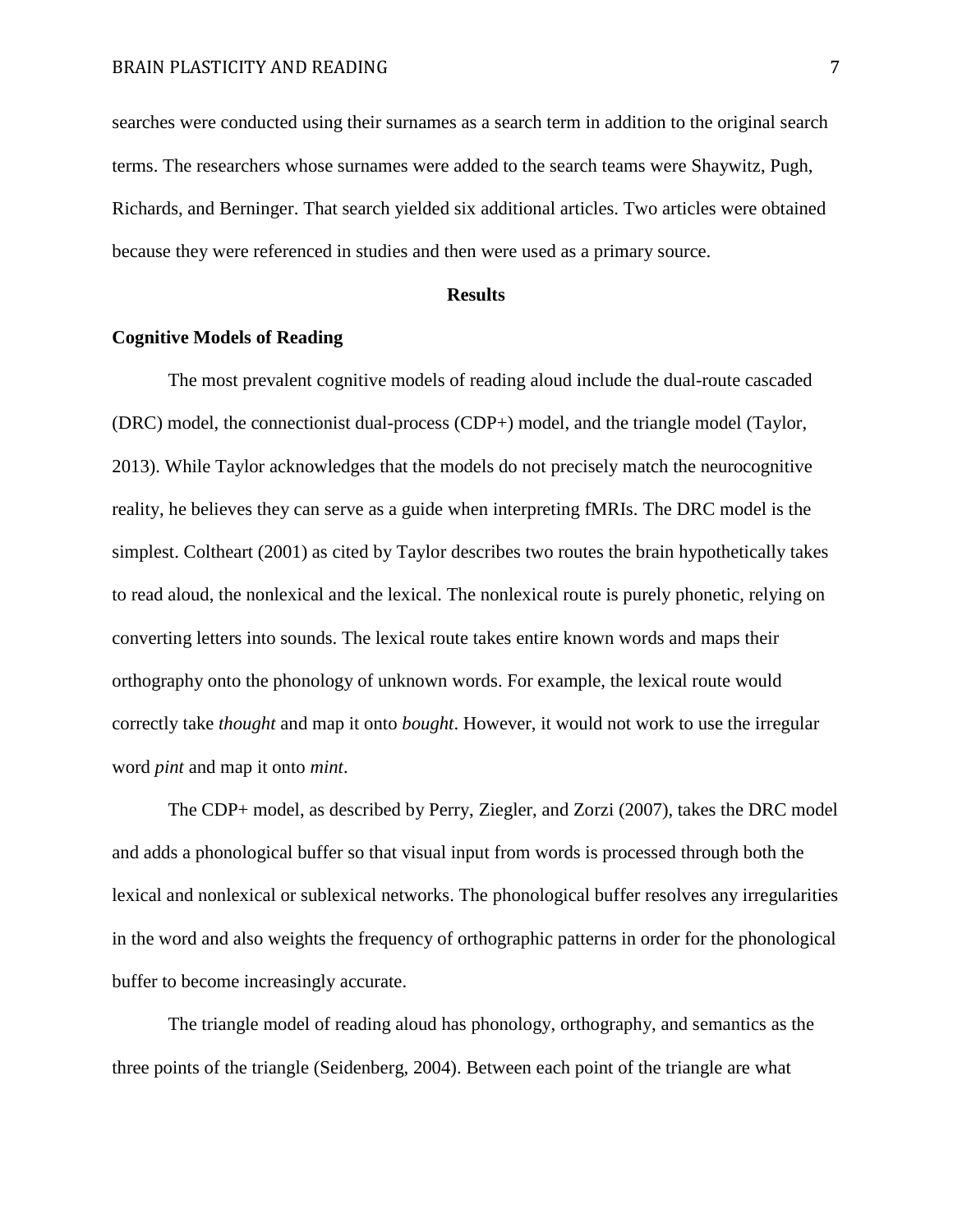## BRAIN PLASTICITY AND READING 8

Seidenberg calls *hidden units* that provide feedback to the brain about which strategy or combination of strategies to use to process the word. To use a simplistic example, the word *have* might go to the phonological processor because it matches the pattern of the word *gave* but then be sent to the orthographic processor to be recognized and read aloud as a whole, with the brain receiving clues about the sounds of /h//a//v/. This model recognizes the interaction between rulebased grapheme-phoneme correspondence (GPC) and irregular words.

Catinelli et al. (2013) describes a theory about how the next step, reading aloud, takes place. They propose that while reading the semantically and phonetically mapped words move from the posterior area to the frontal lobe where the information is mediated and pronounced. This process works rapidly in fluent, skilled readers.

### **Neuroimaging Models**

Theoretical models of reading can guide researchers' analysis of fMRIs, especially as they examine typically developing (TD) readers. Understanding TD readers helps researchers more readily identify anomalies in the activity of the dyslexic brain while reading. It is important to remember that even though spoken language is innate and does not need to be taught, reading is a relatively new skill (evolutionarily speaking) that depends upon readers repurposing parts of their brain for the symbolic language task of reading. The structure of the dyslexic brain may not allow it to easily repurpose parts for reading.

There are three major areas of the brain involved in reading. The occipital-temporal (OT) area, also known as the visual word form area (VWFA), is located in the left hemisphere posterior of the brain. It is associated with fluent reading. Brain activation in this area increases with reading skill. This is where instant word recognition occurs after many repetitions (Abadzi,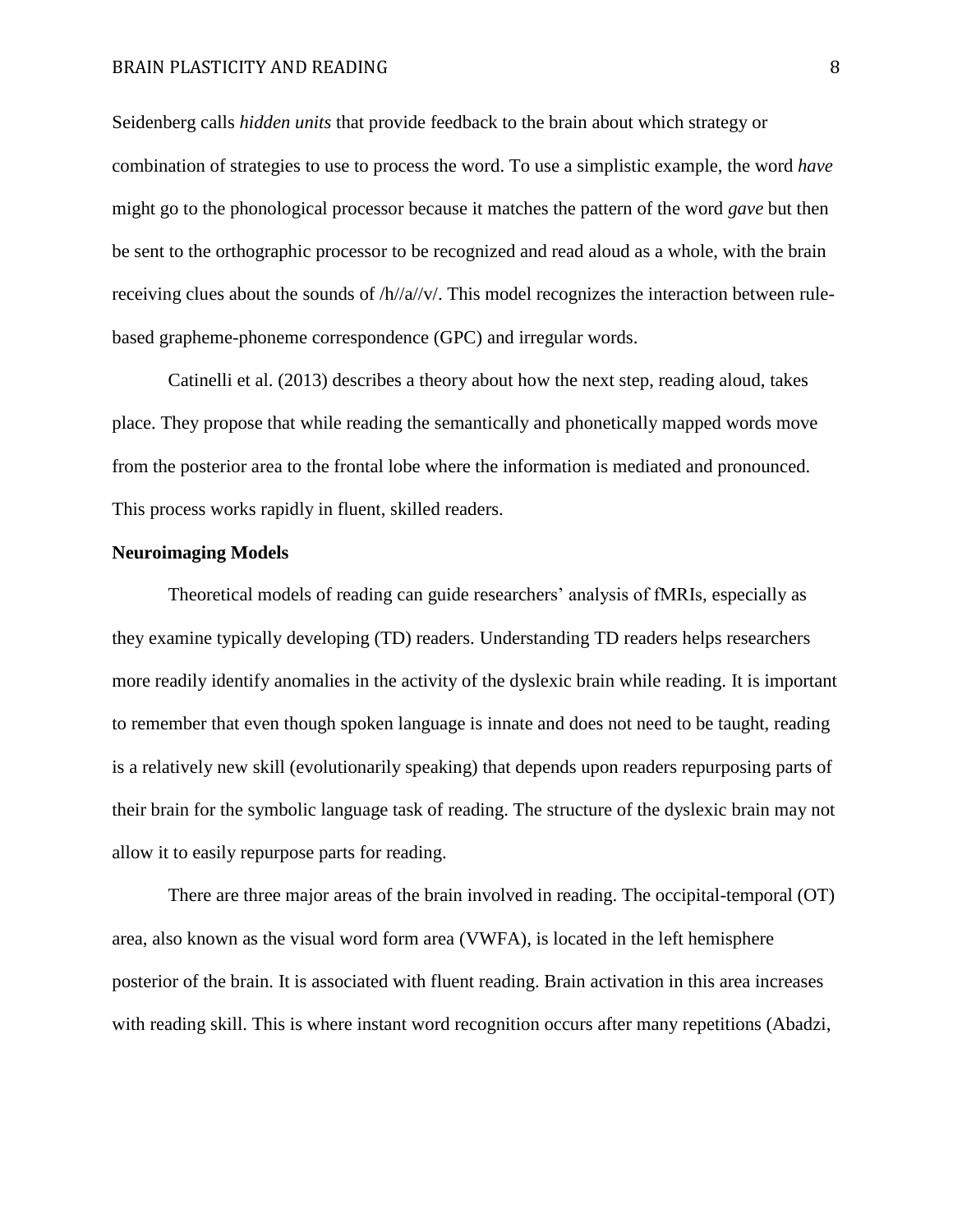2008; Shaywitz & Shaywitz, 2008). Morphological input, because it is perceived more holistically, is processed in the VWFA. Semantic processes are also handled in the OT area.

The other posterior system but more dorsal is the left hemisphere parietotemporal (PT), or word analysis, part of the reading system. The PT part of the reading system processes comparatively slowly. This is the part of the brain used to read pseudowords. It is also the area used heavily by young children as they are learning grapheme/phoneme correspondence. When we discuss phonological awareness as a recommended component of reading instruction, we are referring to activity that takes place in the PT area (Abadzi, 2008; Shaywitz & Shaywitz, 2007, 2008.)

The anterior system involved in the reading system is the inferior frontal gyrus (IFG), also known as Broca's area. It is associated with naming, silent reading and pronunciation. The anterior system mediates information coming from the posterior reading system and determines the pronunciation of written words (Berninger et al., 2013; Shaywitz & Shaywitz, 2008).

For beginning readers, the reading-related circuitry appears to be broader. It includes PT, OT, and IFG as well as the visual cortex (cuneus), precuneus, posterior thalamus, prefrontal cortex, and right hemisphere parietal and temporal networks (Pugh et al., 2013). The authors speculate that as readers become more skilled, specialization occurs in the left hemisphere occipitotemporal area. That specialization may occur with the help of the pulvinar, which controls attentional processing.

Connections between the reading systems permit the interactions crucial to make reading possible. Wang, Bartolotti, Amaral, and Booth (2013) found that there are hubs of connectivity between the reading areas. Stronger long-range interaction was associated with greater reading accuracy. Disruptions in connectivity are associated with reading difficulties, but there is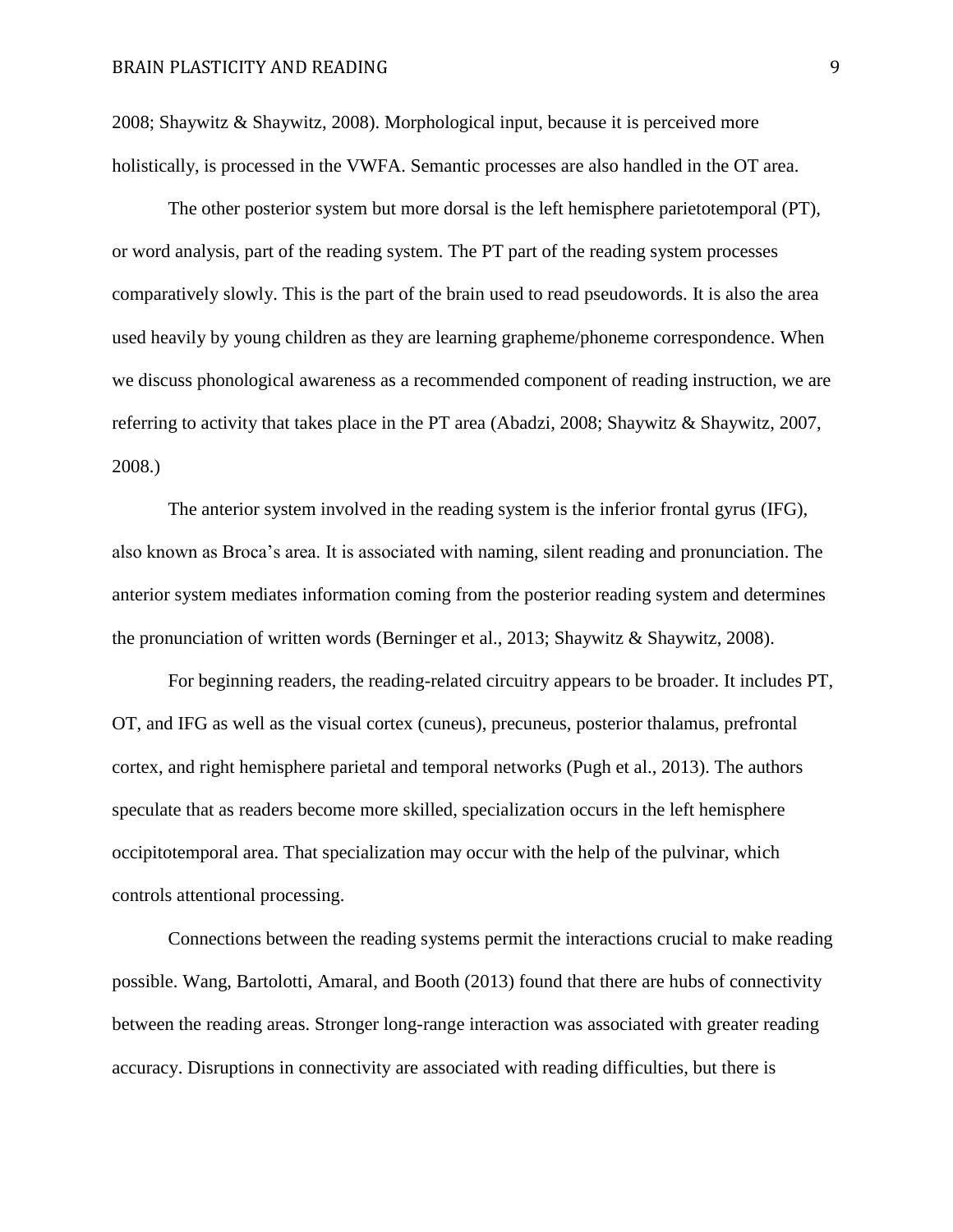## BRAIN PLASTICITY AND READING 10

evidence to suggest that the difficulties with connectivity can be normalized with intervention (Richards & Berninger, 2008). Koyama et al. (2013) found that the intrinsic functional connectivity (iFC) between the left intraparietal sulcus (LIPS) seed and the left middle front gyrus was significant in skilled readers during reading tasks. There was a positive correlation between literacy and the strength of the iFC between LIPS and LMFG.

Connectivity and attention are closely related phenomena in the brain. Attention plays a role in how efficiently the reading system functions. Rekart (2013) states that as we focus our attention on a task, we are getting cognitive processes ready to use. Since there is a high rate of comorbidity for dyslexia and ADHD (Shaywitz & Shaywitz, 2008), it follows that individuals with reading disabilities will, in many cases, have difficulty getting ready to read. Brain differences in individuals with dyslexia are associated with difficulties with working memory and executive functioning, a slowed phonological loop, difficulty initiating and sustaining language tasks, and switching attention between different language tasks (Berninger et al., 2013). Reading practice makes the decoding process automatic, which decreases demands on working memory and in turn frees up attention for other processes (Rekart, 2013), e.g. semantics and text comprehension (Shaywitz & Shaywitz, 2008). Phonics must be practiced in order for it to be automatic so that the OT can work in tandem with the PT for more rapid word recognition. By overlearning the regular phonetic patterns, dyslexics can begin to differentiate the word-specific orthographies in which there is not complete sound-symbol correspondence, e.g. *-tion* (Berninger et al., 2013). As mentioned earlier, printed words are perceived by the brain and processed by either the lexical or sublexical areas located in the posterior of the brain. The posterior parietal cortex helps regulate attention through connections with the prefrontal cortex (PFC). The PFC shuts out irrelevant stimuli and helps individuals maintain or divide attention. The left parietal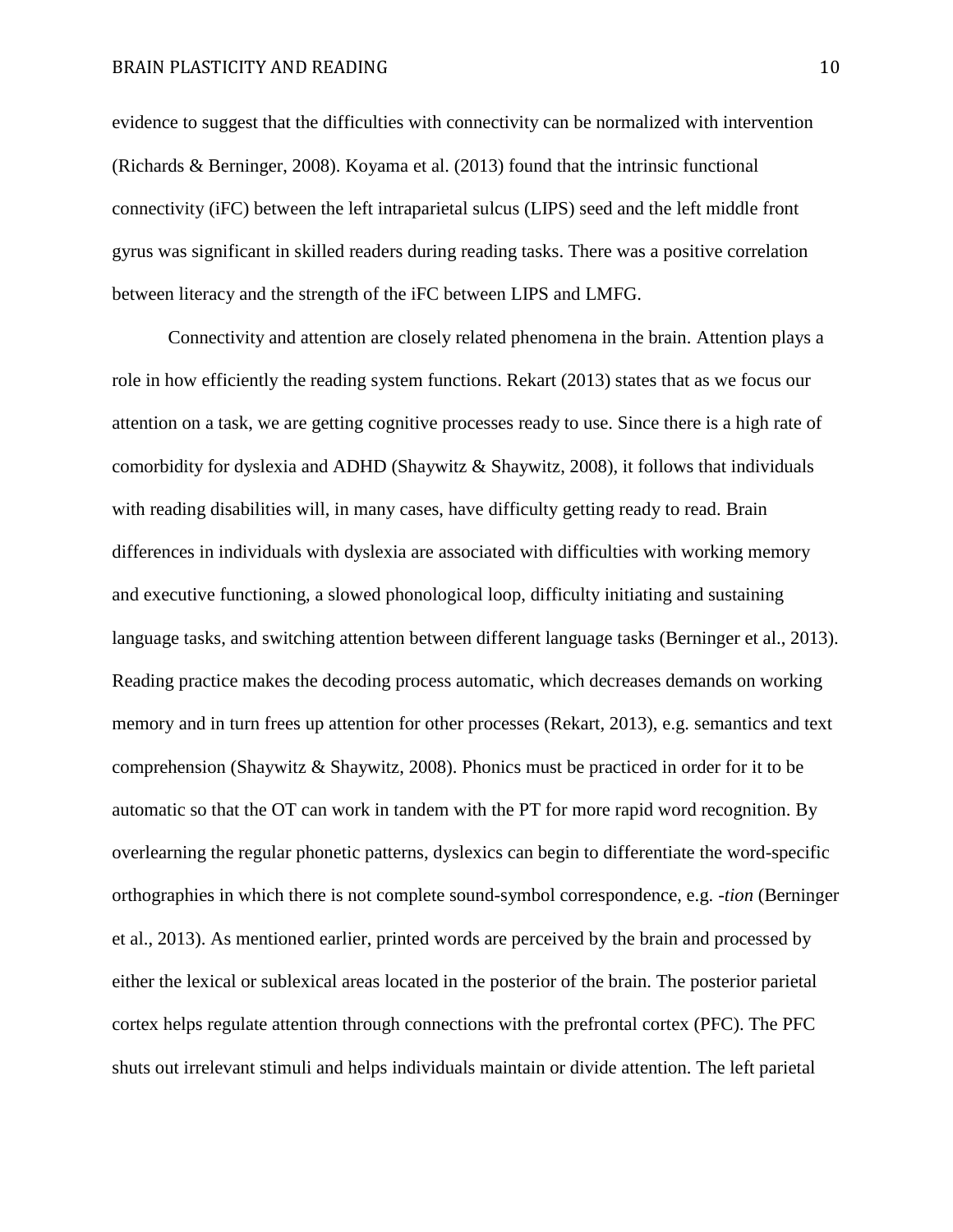cortex has been associated with reading, dyslexia, and attention (Shaywitz & Shaywitz, 2008). As a result, individuals with dyslexia are more likely to be hampered in reading by structural differences in their brains as well as by the support mechanisms of attention and connectivity in the posterior left hemisphere.

# **Dyslexic and Learning Disabled Readers Compared to Typically Developing Readers**

Phonological awareness (PA) is an important predictor in early reading. PA and early reading have a reciprocal effect on each other (Pugh et al., 2013). In other words, instruction in phonological awareness can help students acquire reading skills, and reading practice improves phonological awareness. Raschle, Chang, & Gaub (2011) as cited by Pugh et al. found anatomical differences in the temporoparietal and occipitoparietal areas of the brain in at-risk pre-readers, which suggested that reading difficulties can be caused by physical deficits in the areas of the brain that engage in phonological processing. Training can help develop atypical areas in the brains of dyslexic readers in the PT area and in other areas as demonstrated by neuroimaging (Pugh et al., 2013; Richards et al., 2006, Shaywitz, Lyon, & Shaywitz, 2006).

Neuroimaging now gives researchers the capability of recording activation patterns while individuals are reading. Several studies have compared and contrasted brain activity and structure for typically developing (TD) readers and dyslexic readers. Table 1 summarizes the findings of several researchers. Younger dyslexic readers who received educational intervention tended to have activation patterns similar to TD readers. Older dyslexic readers who responded to intervention tended to increase activity in the right hemisphere. Odegard et al. (2008) found that treatment responders showed an increase in activity in the right inferior frontal lobe when compared with the control group and non-responders. Koyama et al., 2013 found increased activity in the right hemisphere for treatment responders. They also found that treatment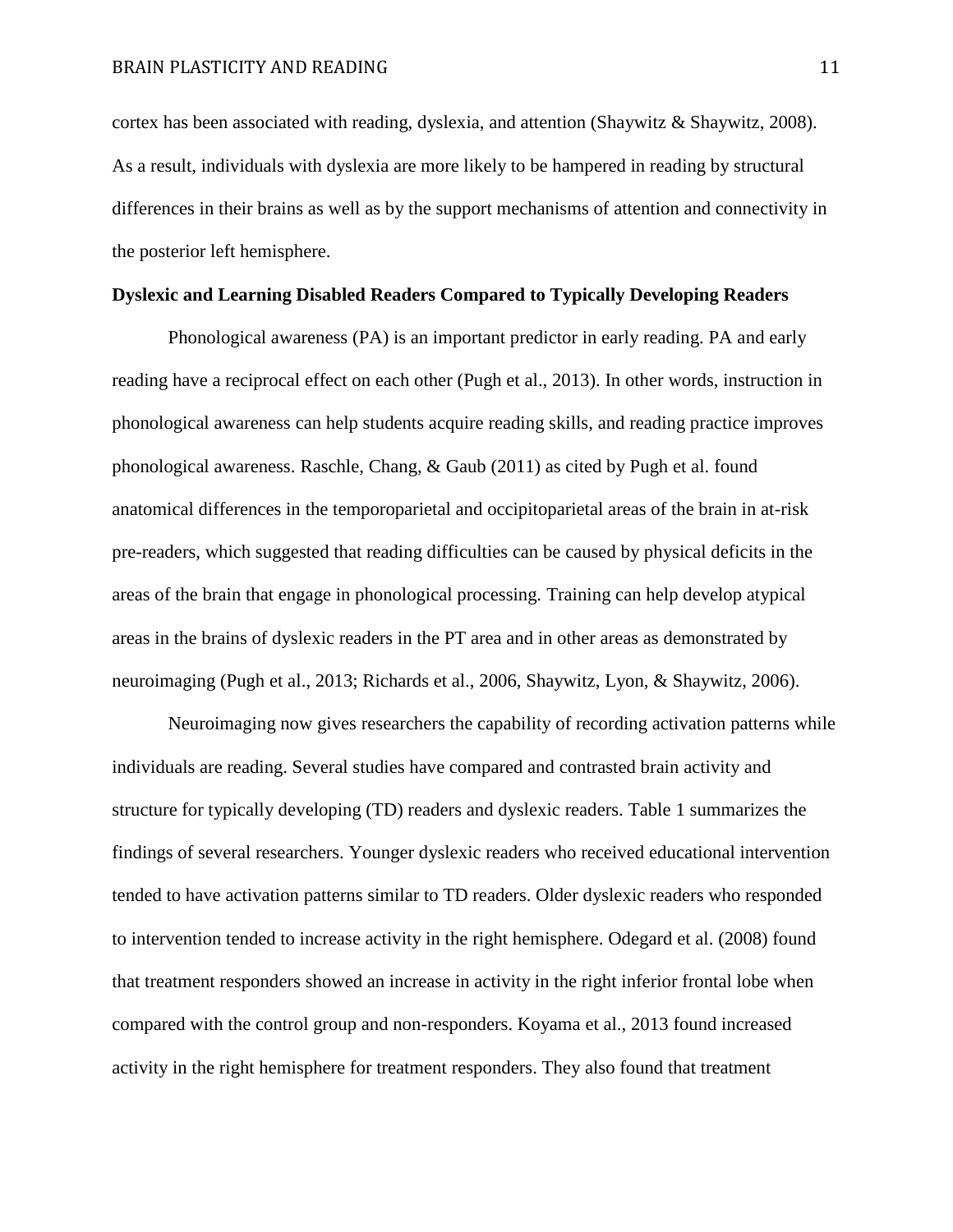responders developed compensatory cortical changes in connectivity between the left fusiform gyrus and right middle occipital gyrus. In TD readers, the connectivity was entirely on the left.

# **Neuroimaging and Evidence of Response to Instruction**

Shaywitz et al. (2004) completed an eight-month quasi-experimental study including 77 children between 6.1-9.4 years. It was designed to measure the effects of a phonologically-based intervention. There were 37 children in the experimental group, 12 children in a community intervention that was not phonologically based, and 28 TD readers as a community control group. Intervention was provided daily for 50 minutes and focused on teaching the alphabetic principle using both reading and spelling at the word and the text level. The experimental group also learned the six basic syllable types of English and progressed from one-syllable words to polysyllable words. Text reading practice incorporated both phonetically controlled books and, as the children progressed, trade books that were not phonetically controlled. Gains in scaled scores on the Gray Oral Reading Tests were significantly greater for the experimental intervention group  $(+1.7$  Scaled Score) as compared to the community intervention group  $(-.5)$ Scaled Score). fMRIs done at the end of intervention and again one year later showed the experimental group had increased activation in the same areas as TD readers, and that the occipitotemporal region continued to develop one year post intervention. The authors hypothesized that once the reading systems in the LH had developed, the compensatory activity in the RH was no longer necessary.

The lessons used in the Shaywitz et al. study had five steps: 1) Review of sound-symbol associations; 2) Practice with phoneme analysis and blending by making new words with letter cards; 3) Timed fluency practice of previously learned words; 4) Reading stories orally; 5)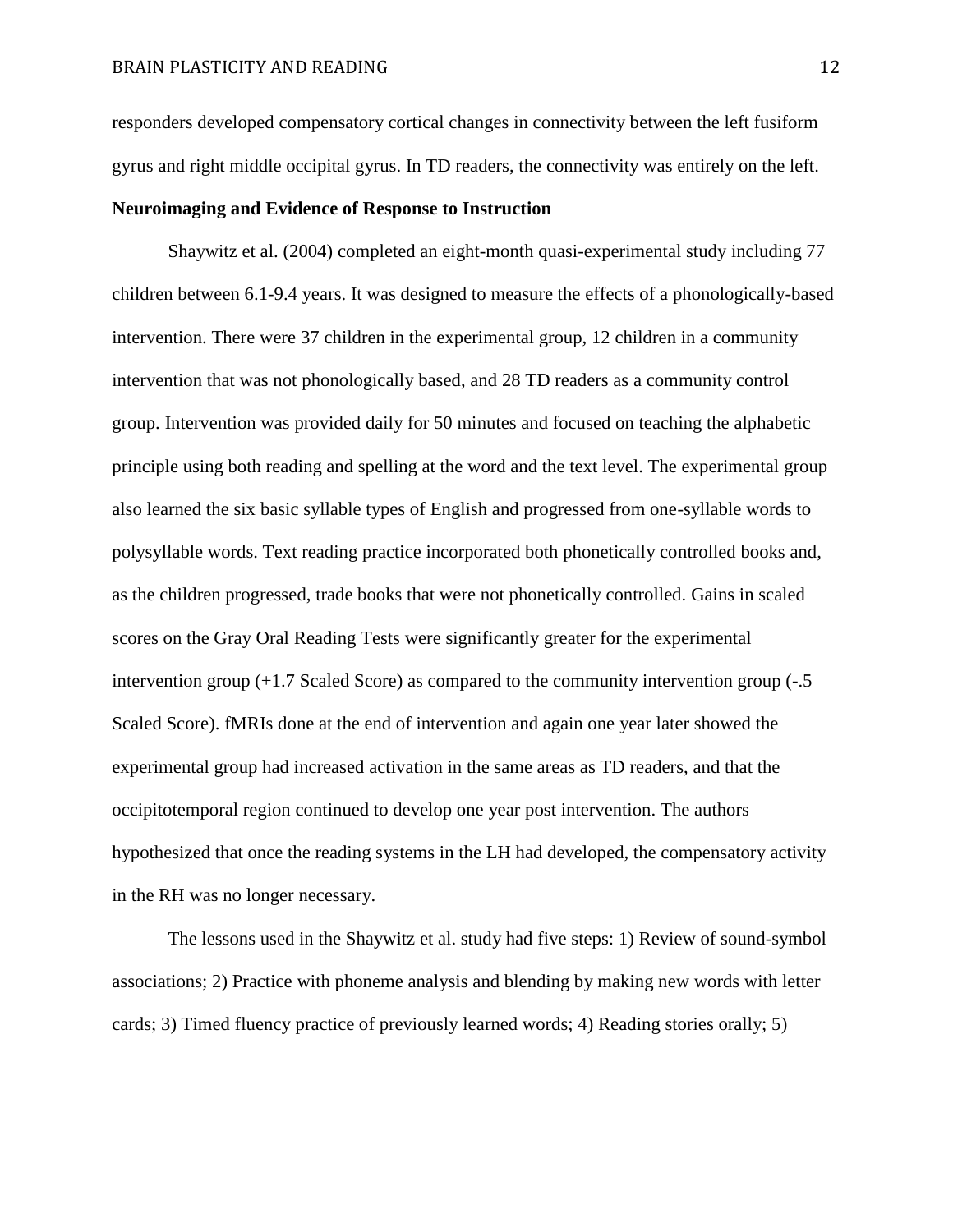Dictation of phonetically regular words, during which children articulated the sounds slowly in order to build phonologic and orthographic connections.

Richards et al. (2006) reviewed eight studies that combined brain imaging and instructional treatments, one of which was by Shaywitz et al. (2004) as described in the previous paragraph. Details are available in the tables on pp. 553-560 of the article. Treatments that resulted in an increase in word reading emphasized instruction in the five components recommended by the National Reading Panel (2000): phonological awareness, phonics, vocabulary, fluency, and reading comprehension. One of the studies done by Richards et al. (2002) with upper elementary-aged children also included alternative treatments that emphasized either phonological or morphological awareness. In that study "the children who received the morphological awareness treatment improved significantly more in the rate of phonological decoding than those who received only phonological awareness treatment" (p. 554). The authors hypothesized that children in that age group can become more efficient with phonological decoding by learning to coordinate the phonological, orthographic, and morphological aspects of reading. fMRS findings showed improved efficiency from the morphological treatment as evidenced by significantly reduced lactate activation during neural metabolism.

Simos et al. (2002) as cited by Richards et al. (2002) completed a quasi-experimental study of 8 dyslexics ages 8-17 years old with 8 TD readers in a control group. The experimental group received 80 hours of phonologically based instruction during a two month period using either Phono-Graphix or Lindamood Phoneme Sequencing. After treatment, the experimental group showed increased activation in the same areas of the brain as the control group, but the peak occurred later in time in the left superior temporal gyrus. The LH increased in its activation, but the RH did not decrease. The experimental group increased in their reading skills. This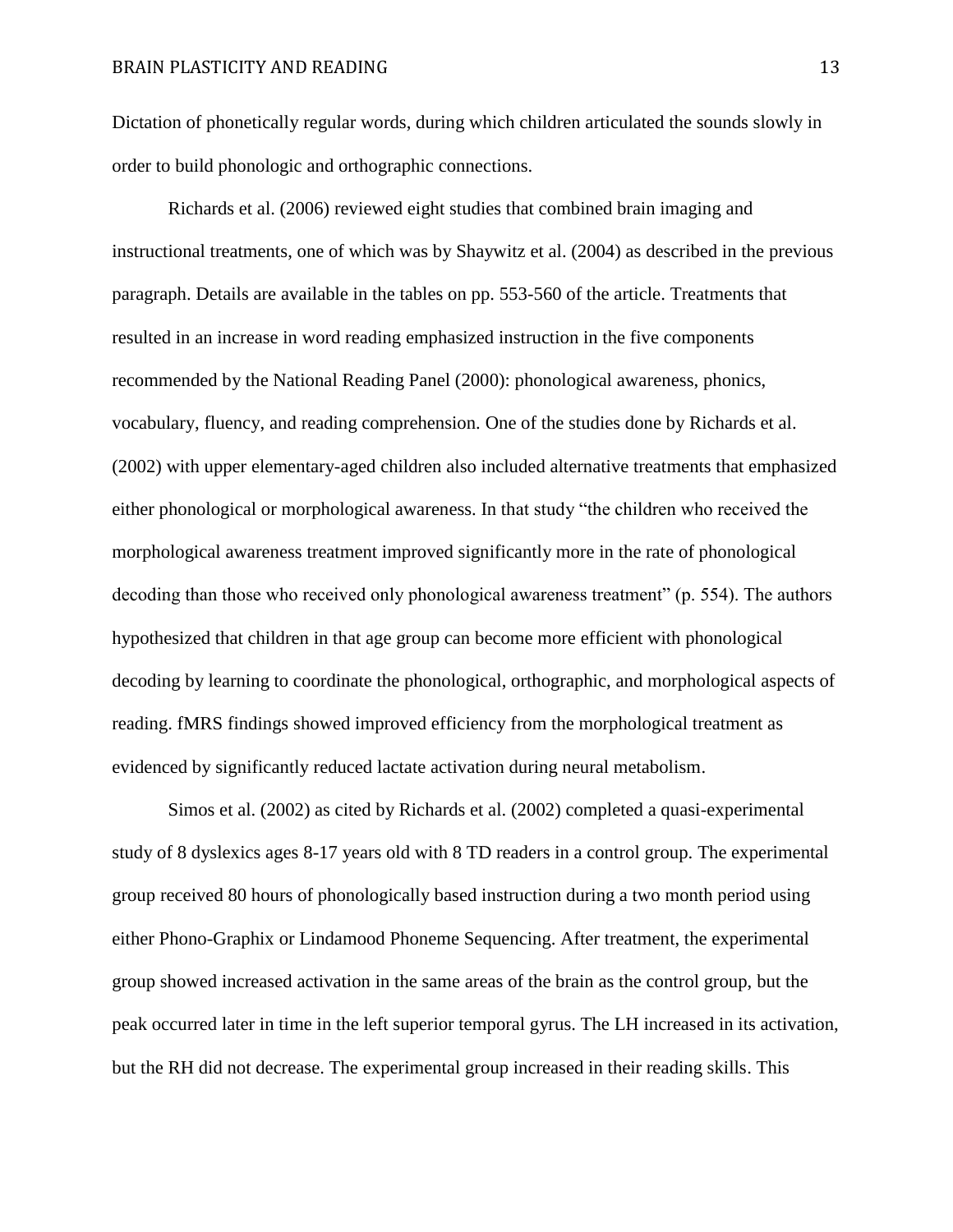author was unable to access the primary source in order to obtain specific information about the amount of increase and the assessment used.

Aylward et al. (2003) conducted a quasi-experimental study with 10 dyslexic children and 11 TD readers using the five components of reading instruction, although no further detail was given about the treatment. The total duration was 28 hours provided 2 hours per day for 14 days. The experimental group improved significantly on the Woodcock Reading Mastery Test Revised, increasing from a mean standard score of  $87 \text{ (SD} = 7.4)$  to  $93.7 \text{ (SD} = 10.8)$ . They also improved on morphologic tasks as measured after treatment. fMRIs given pre and post treatment showed that brain activation for the dyslexic students changed to closely resemble the control group of TD readers.

Berninger, Lee, Abbott, & Breznitz (2013) designed a quasi-experimental study that involved improving spelling scores for the lowest achieving second graders in a school. The authors called it the rapid accelerated reading (RAP) program. The treatment group learned to use multiple strategies: grapheme phoneme correspondence (gpc); how the gpc transfers to spelling words; looking at onset and rime; naming the word; and naming each letter in the word. The control group received phonological training with spoken words. The duration of the treatment was 24 lessons twice a week during a five month period including vacations. Half of the students reached grade level during second grade. Those who did not reach grade level had additional instruction in the third grade on the six syllable types and spelling multisyllable words. Those students then reached grade level spelling. See Table 2 for a summary of the treatment for Group A and Group B as well as a description of the significant posttest changes. The authors confirmed three research findings as a result of this study: 1) "Teaching silent orthography normalized brain function on spelling tasks" (p. 16); 2) Orthographic treatment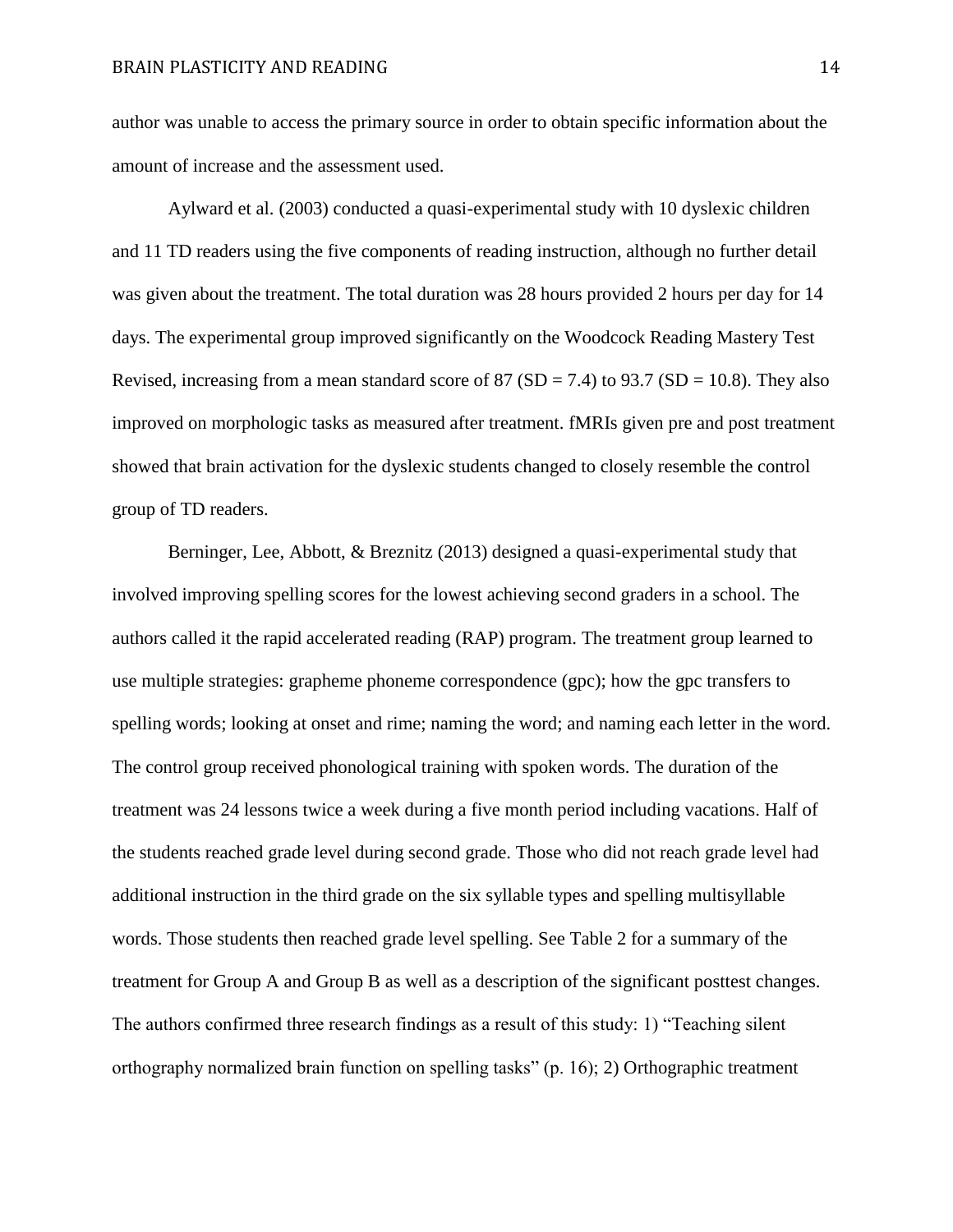significantly increases decoding rate; and 3) RAP reading improved silent reading comprehension and rate. Berninger et al. used a six-step process to increase orthographic working memory they called the "Photographic Leprechaun" to help students learn the spelling of a word: 1) Name each letter; 2) Take a mental picture of the word; 3) Close their eyes and mentally picture the word; 4) Answer questions about the position of the letters in the word; 5) Open their eyes to check their mental picture; 6) Close their eyes and spell the word backwards.

# **Summary of Instructional Strategies that Resulted in Reading or Spelling Increases**

- Teach the alphabetic principle and structures of the English language to include:
	- o Grapheme-phoneme correspondence
	- o The six syllable types
	- o Morphology
- Teach phonics to automaticity through repetition.
- Reread phonetic text and uncontrolled text to build fluency. Readers' Theatre is one way to have students reread while engaging their imagination (Frey, 2010).
- Activities that can help children use the orthographic processor for rapid automatized reading include:
	- o Increase orthographic working memory with visualization tasks
	- o Use phonics to support orthographic working memory for irregular words.
	- o Incorporate morphology instruction to aid phonology, vocabulary, comprehension, and use of the orthographic/semantic processor in the occipitotemporal area.
- Incorporate all five of the National Reading Panel recommended components for reading: phonemic awareness, phonics, vocabulary, comprehension, and fluency.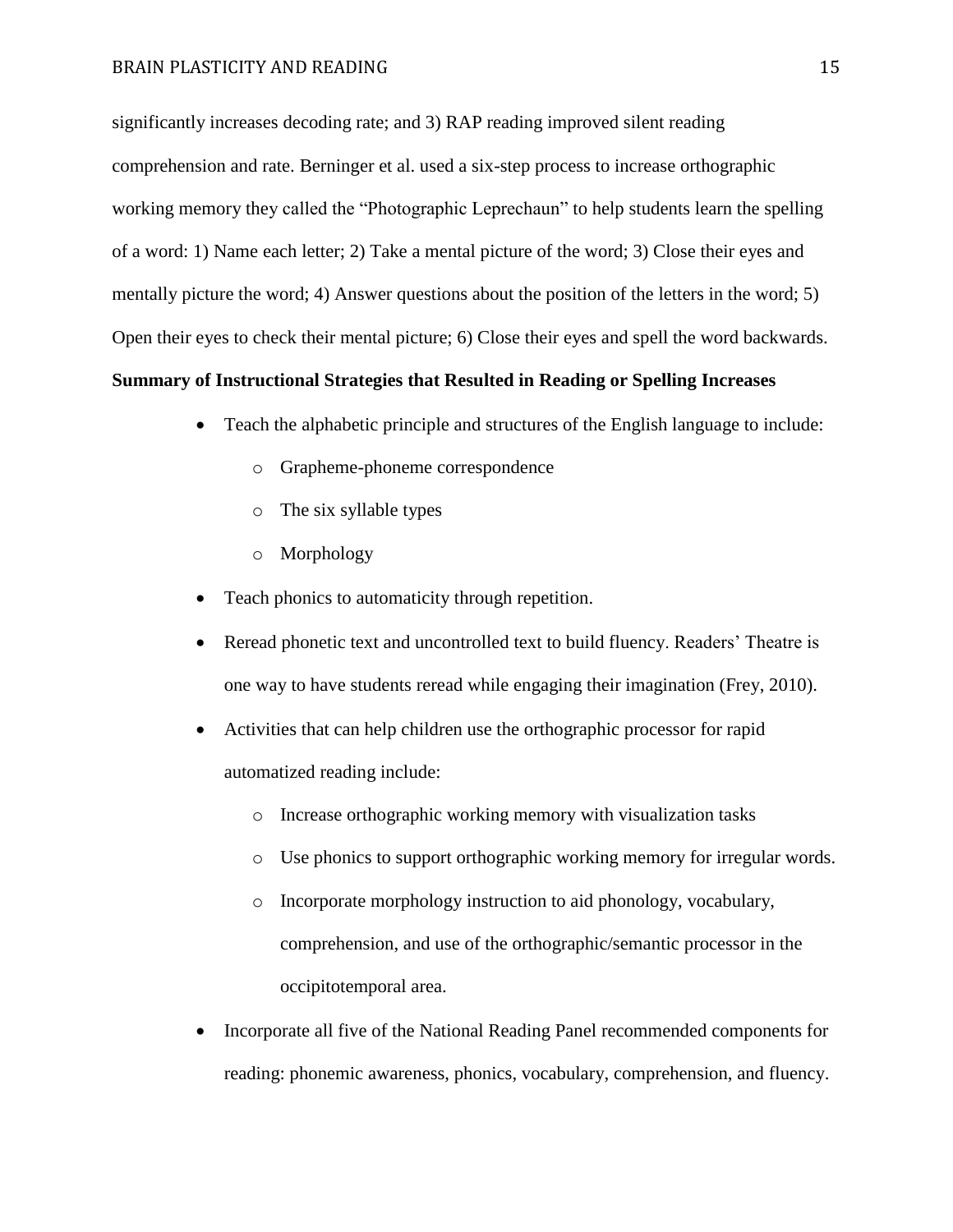- Because written language is an abstraction of spoken language, create opportunities to interact with children using complex descriptive oral language. Expand on the child's words. For example, if the child says, "It's hot outside," the adult could respond with, "Yes, the sun is warming up the earth and all of us too. The flowers love the warmth of the sun."
- Language learning changes the brain, and areas of the brain used for spoken language are also re-purposed for reading.
- Mirror neuron systems help children learn through imitation, so it helps children learn when teachers think aloud, model, or demonstrate (Frey, 2010).
- For younger children, phonemic awareness is most robustly predictive of reading achievement. Use instructional strategies that target phonemic awareness, including onset and rime, phoneme manipulation, segmenting, and blending.
- Upper elementary and middle school students will benefit from morphology instruction (Richards, 2006).
- Adults respond most to explicit instruction in sound and articulatory awareness as well as phonics training, according to Eden et al. (2004) as cited by Richards (2006).

### **Summary and Implications for Future Research**

#### **Summary**

Neuroimaging is continuing to be refined, as are the study designs that use neuroimaging technology. As a result, researchers will continue to extend their understanding of how the reading processes function in the brain. Reading theories can serve as guidance for researchers to develop computerized models to test their findings. In education, science needs to interact with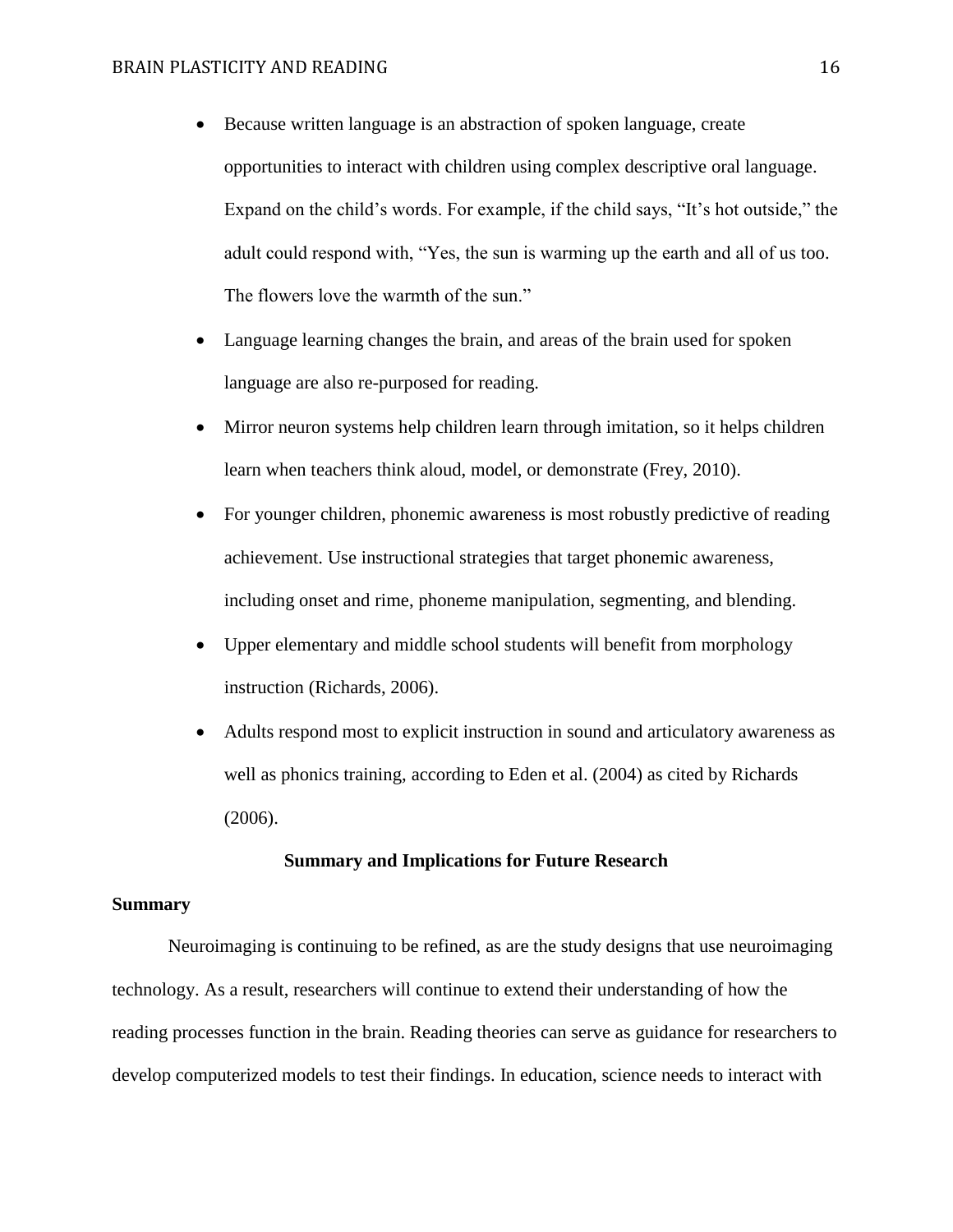the practical. Research outcomes need a practical application if teachers are to use them to improve reading instruction for children. By the same token, education needs science to inform the psychology of teaching. By better understanding how the brain works and how instruction can change the brain, teachers can be more confident, consistent, and competent in using instructional strategies to enhance learning.

## **Implications for Future Research**

Previously and recently published studies have incorporated reading tasks that require subjects to read short words, pseudowords or do other brief reading tasks. Future studies should incorporate longer reading tasks in order to observe more complex brain behaviors. The duration of the experimental treatment was sometimes just 3 weeks (Richards et al., 2000, 2002). Although the longest study was two years (Berninger et al., 2013), many of them were less than 60 days. We need studies that are more long-term in order to assess the rate of growth in a more natural timeframe. Early diagnosis of dyslexia and other reading disabilities is key to remediation that normalizes brain functioning. Neuroimaging could be used for early diagnosis of reading disabilities. There may come a time when neuroimaging can help guide educators in designing their instruction for a particular type of disability. Further studies linked with practical interventions could help educators determine the most effective intervention strategies based on brain strengths and weaknesses.

### **Limitations**

This literature review was designed to provide an overview of theory and practicality as they relate to cognitive neuroscience and reading. Therefore, it is necessarily brief in its description of the brain, its function, and the specifics of the studies discussed. The reader is invited to explore the articles of interest listed in the reference section in depth.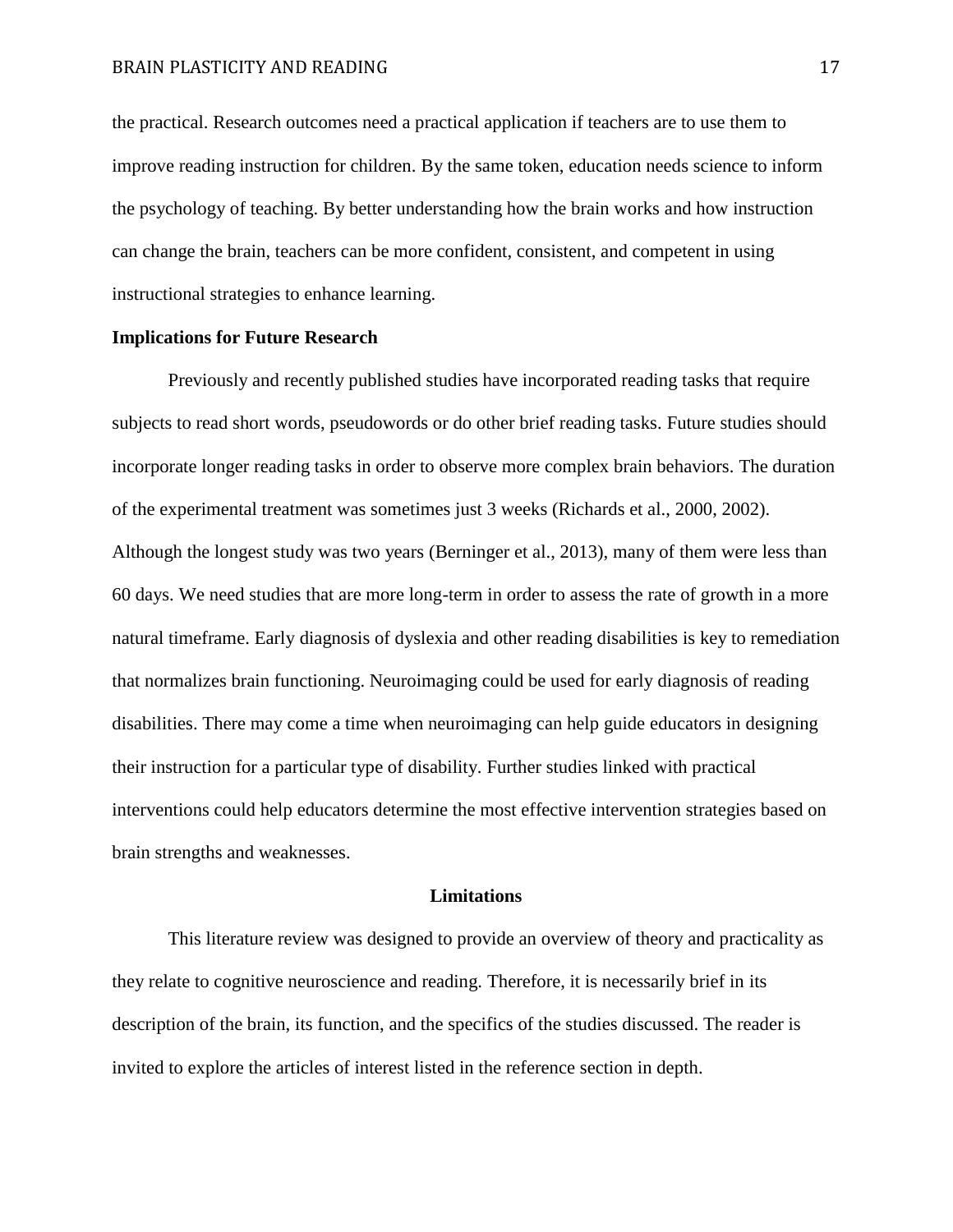# BRAIN PLASTICITY AND READING 18

| Study              | <b>Typically Developing Readers</b>                            | <b>Dyslexic/LD Readers</b>             |
|--------------------|----------------------------------------------------------------|----------------------------------------|
| Shaywitz &         | Greater activation primarily in LH                             | Older readers engaged the left and     |
| Shaywitz, 2006;    | sites (inferior frontal, superior                              | right inferior frontal gyrus.          |
| Pugh et al., 2013; | temporal, parietal-temporal, and                               |                                        |
| Gebauer et al.,    | middle temporal-middle occipital                               |                                        |
| 2012               | gyri)                                                          |                                        |
| Shaywitz &         | RH sites (anterior site around the                             | Greater brain activation in the RH     |
| Shaywitz, 2006;    | inferior frontal gyrus, parietal-<br>occipital-temporal region |                                        |
| Pugh et al., 2013  | temporal region, occipital-temporal                            |                                        |
|                    | region                                                         |                                        |
| Shaywitz &         | Connectivity between the left                                  | Functional connectivity between the    |
| Shaywitz, 2006;    | occipital-temporal seed region and                             | left occipital-temporal seed region    |
| Koyama et al.,     | the left inferior frontal gyrus, an                            | and the right prefrontal areas         |
| 2013               | area associated with language                                  | associated with working memory         |
|                    |                                                                | and memory retrieval                   |
| Shaywitz &         |                                                                | Greater activation in the anterior     |
| Shaywitz, 2007;    |                                                                | regions, less in the posterior regions |
| Pugh et al., 2013  |                                                                | in older individuals                   |
| Oldegard et al.,   |                                                                | Treatment non-responders:              |
| 2008               |                                                                | increased activation in the right      |
|                    |                                                                | middle temporal lobe                   |

Table 1. Comparison of Brain Activity in Typically Developing and Dyslexic/LD Readers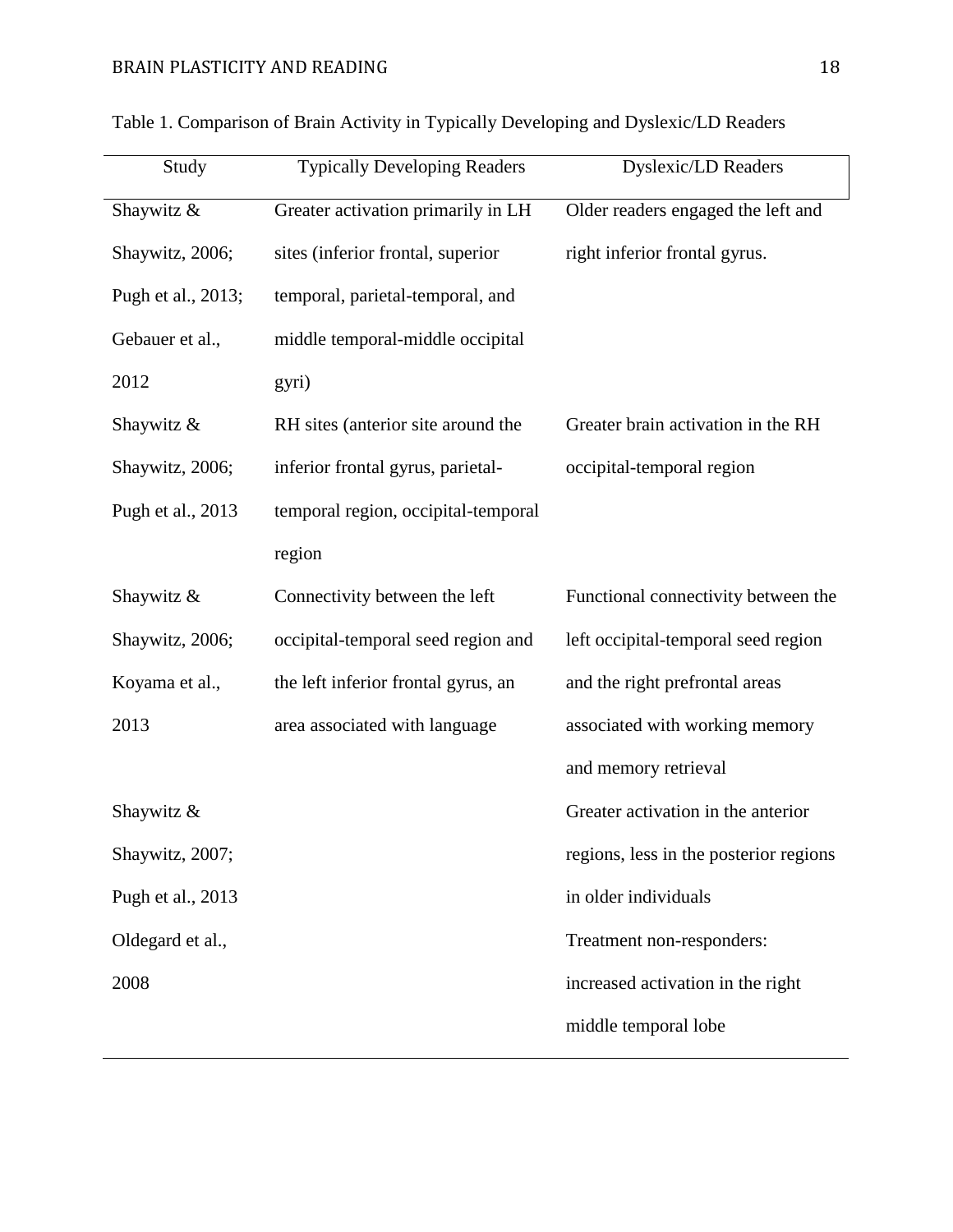| Treatment Group A                                                                                                                                                                                                                                                                                                                                        | Both                                                    | Treatment Group B                           |  |
|----------------------------------------------------------------------------------------------------------------------------------------------------------------------------------------------------------------------------------------------------------------------------------------------------------------------------------------------------------|---------------------------------------------------------|---------------------------------------------|--|
| Step 1                                                                                                                                                                                                                                                                                                                                                   |                                                         | Step 1                                      |  |
| gpc in the reading direction                                                                                                                                                                                                                                                                                                                             |                                                         | gpc in the reading direction                |  |
| Step 2                                                                                                                                                                                                                                                                                                                                                   |                                                         | Step 2                                      |  |
| gpc for spelling and oral reading                                                                                                                                                                                                                                                                                                                        |                                                         | gpc for oral reading and                    |  |
|                                                                                                                                                                                                                                                                                                                                                          |                                                         | phonological awareness                      |  |
| Step 3                                                                                                                                                                                                                                                                                                                                                   |                                                         | Step 3                                      |  |
| orthographic strategies for written                                                                                                                                                                                                                                                                                                                      |                                                         | continue with above                         |  |
| spelling and computerized rapid                                                                                                                                                                                                                                                                                                                          |                                                         |                                             |  |
| accelerated reading program (RAP)                                                                                                                                                                                                                                                                                                                        | Integrated reading and<br>writing activities throughout |                                             |  |
| Step 4<br>morphological strategies and RAP                                                                                                                                                                                                                                                                                                               |                                                         | Step 4<br>introduce orthographic strategies |  |
|                                                                                                                                                                                                                                                                                                                                                          |                                                         | for written spelling                        |  |
|                                                                                                                                                                                                                                                                                                                                                          |                                                         |                                             |  |
| <b>Significant Posttest Changes</b>                                                                                                                                                                                                                                                                                                                      |                                                         |                                             |  |
| Improvement in real word spelling                                                                                                                                                                                                                                                                                                                        |                                                         | Improvement in real word spelling           |  |
| Improvement in pseudoword                                                                                                                                                                                                                                                                                                                                |                                                         |                                             |  |
| spelling                                                                                                                                                                                                                                                                                                                                                 |                                                         |                                             |  |
| Reading rate increased more                                                                                                                                                                                                                                                                                                                              |                                                         | Reading rate increased                      |  |
| significantly for Group A                                                                                                                                                                                                                                                                                                                                |                                                         |                                             |  |
| Note: $\alpha$ = $\alpha$ = $\alpha$ = $\alpha$ = $\alpha$ = $\alpha$ = $\alpha$ = $\alpha$ = $\alpha$ = $\alpha$ = $\alpha$ = $\alpha$ = $\alpha$ = $\alpha$ = $\alpha$ = $\alpha$ = $\alpha$ = $\alpha$ = $\alpha$ = $\alpha$ = $\alpha$ = $\alpha$ = $\alpha$ = $\alpha$ = $\alpha$ = $\alpha$ = $\alpha$ = $\alpha$ = $\alpha$ = $\alpha$ = $\alpha$ |                                                         |                                             |  |

Table 2. Comparison of treatment and posttest changes summarizing Berninger et al. (2013)

Note: gpc = grapheme-phoneme correspondence. The primary differences in Treatment A, which resulted in greater achievement, were that gpc was taught through both reading and spelling, and morphology strategies were taught.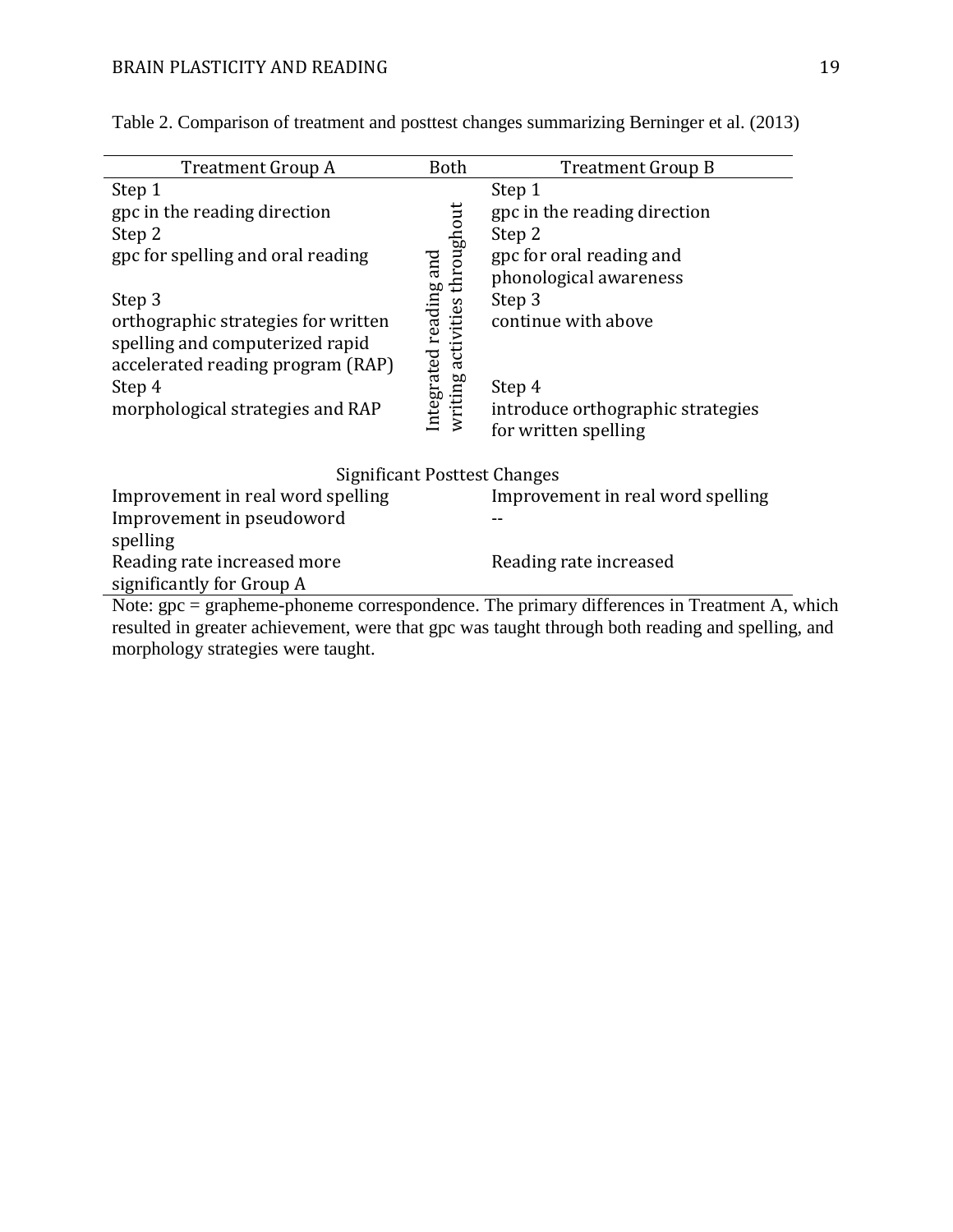# References

- Abadzi, H. (2008). Efficient Learning for the Poor: New Insights into Literacy Acquisition for Children. *International Review Of Education / Internationale Zeitschrift Für Erziehungswissenschaft*, *54*(5/6), 581-604. doi:10.1007/s11159-008-9102-3
- Ashkenazi, S.,Black, J. M., Abrams, D. A., Hoeft, F., and Menon, V. (2013). Neurobiological underpinnings of math and reading learning disabilities. *Journal of Learn Disabilities, 2013 46*(6), 549-569. DOI:10.1177/0022219413483174
- Aylward, E. H., Richards, T. L., Berninger, V. W., Nagy, W. E., Field, K. M.; Grimme, A. C., Richards, A. L., Thomson, J. B., and Cramer, S. C. (2003). Instructional treatment associated with changes in brain activation in children with dyslexia. *Neurology, 61,*  212-219.
- Berninger, V., Lee, Y., Abbott, R., & Breznitz, Z. (2013). Teaching children with dyslexia to spell in a reading-writers' workshop. *Annals Of Dyslexia*, *63*(1), 1-24. doi:10.1007/s11881-011-0054-0
- Cattinelli, I., Borghese, N. A., Gallucci, M., Paulesu, E. (2013). Reading the reading brain: A new meta-analysis of functional imaging data on reading. *Journal of Neurolinguistics, 26,* 214-238.
- Frey, N., & Fisher, D. (2010). Reading and the Brain: What Early Childhood Educators Need to Know. *Early Childhood Education Journal*, *38*(2), 103-110. doi:10.1007/s10643- 010-0387-z
- Gebauer, D., Fink, A., Kargl, R., Reishofer, G., Koschutnig, K., Purgstaller, C., Fazekas, F., Enzinger, C. (2012). Differences in Brain Function and Changes with Intervention in Children with Poor Spelling and Reading Abilities. *Plos ONE, 7*(5). 1-9.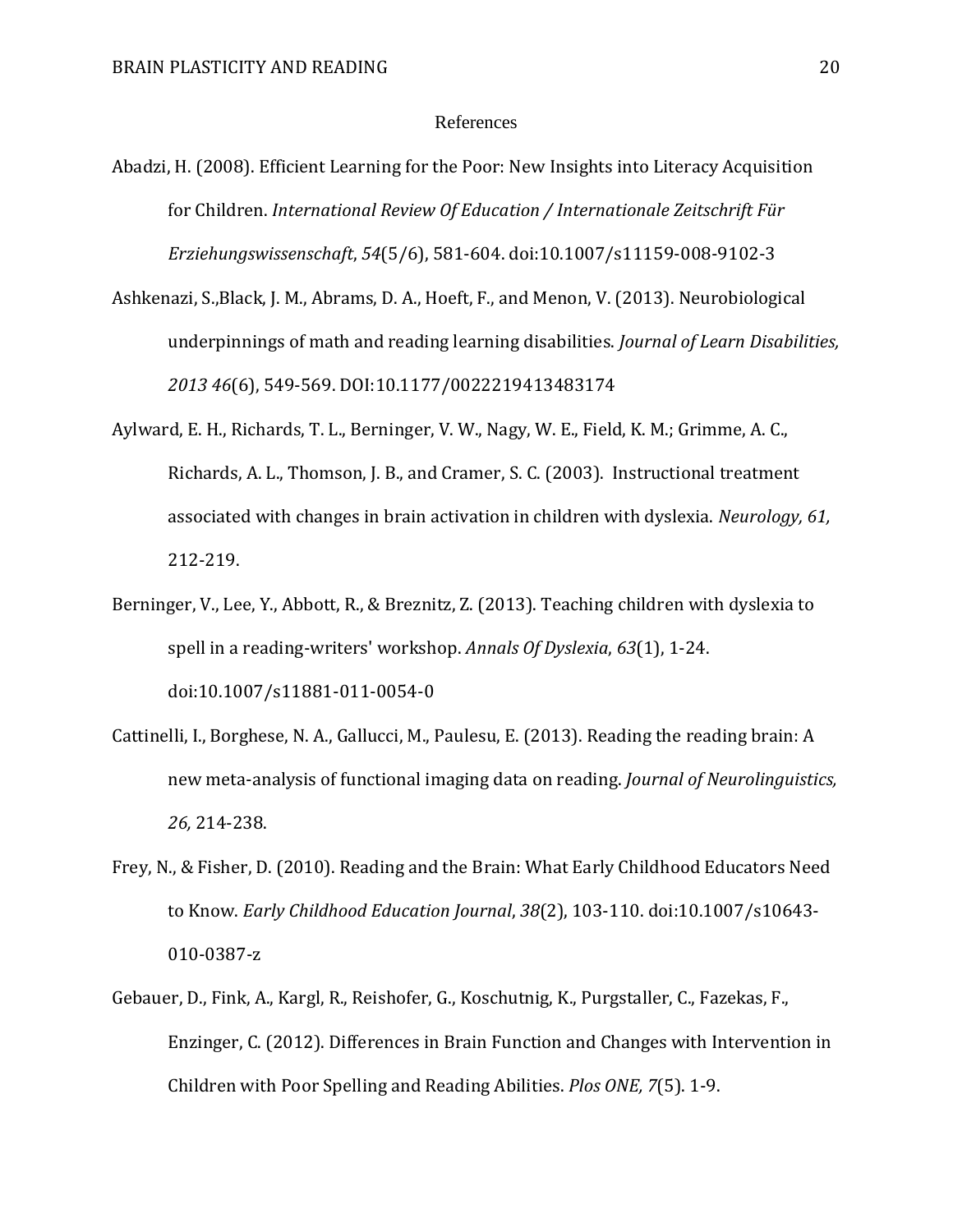Koyama, M. S., Di Martino, A., Kelly, C., Jutagir, D. R., Sunshine, J., Schwartz, S. J., & ... Milham, M. P. (2013). Cortical Signatures of Dyslexia and Remediation: An Intrinsic Functional Connectivity Approach. *Plos ONE*, *8*(2), 1-14. doi:10.1371/journal.pone.0055454

- Odegard, T., Ring, J., Smith, S., Biggan, J., & Black, J. (2008). Differentiating the neural response to intervention in children with developmental dyslexia. *Annals Of Dyslexia*, *58*(1), 1-14. doi:10.1007/s11881-008-0014-5
- Perry, C., Ziegler, J. C., & Zorzi, M. (2007). Nested Incremental Modeling in the Development of Computational Theories: The CDP+ Model of Reading Aloud. *Psychological Review*, *114*(2), 273-315. doi:10.1037/0033-295X.114.2.273
- Price, C. J. (2013). Current themes in neuroimaging studies of reading. *Brain & Language 125,* 131–133.
- Pugh, K. R., Landi, N., Preston, J. L., Mencl, W., Austin, A. C., Sibley, D., & ... Frost, S. J. (2013). The relationship between phonological and auditory processing and brain organization in beginning readers. *Brain & Language*, *125*(2), 173-183. doi:10.1016/j.bandl.2012.04.004
- Pugh, K. R., Mencl, W., Jenner, A. R., Lee, J., Katz, L., Frost, S. J., & ... Shaywitz, B. A. (2001). Neuroimaging Studies of Reading Development and Reading Disability. *Learning Disabilities Research & Practice (Wiley-Blackwell)*, *16*(4), 240.

Rekart, J. L. (2013). *The Cognitive Classroom*. Plymouth, UK: Rowman & Littlefield Education.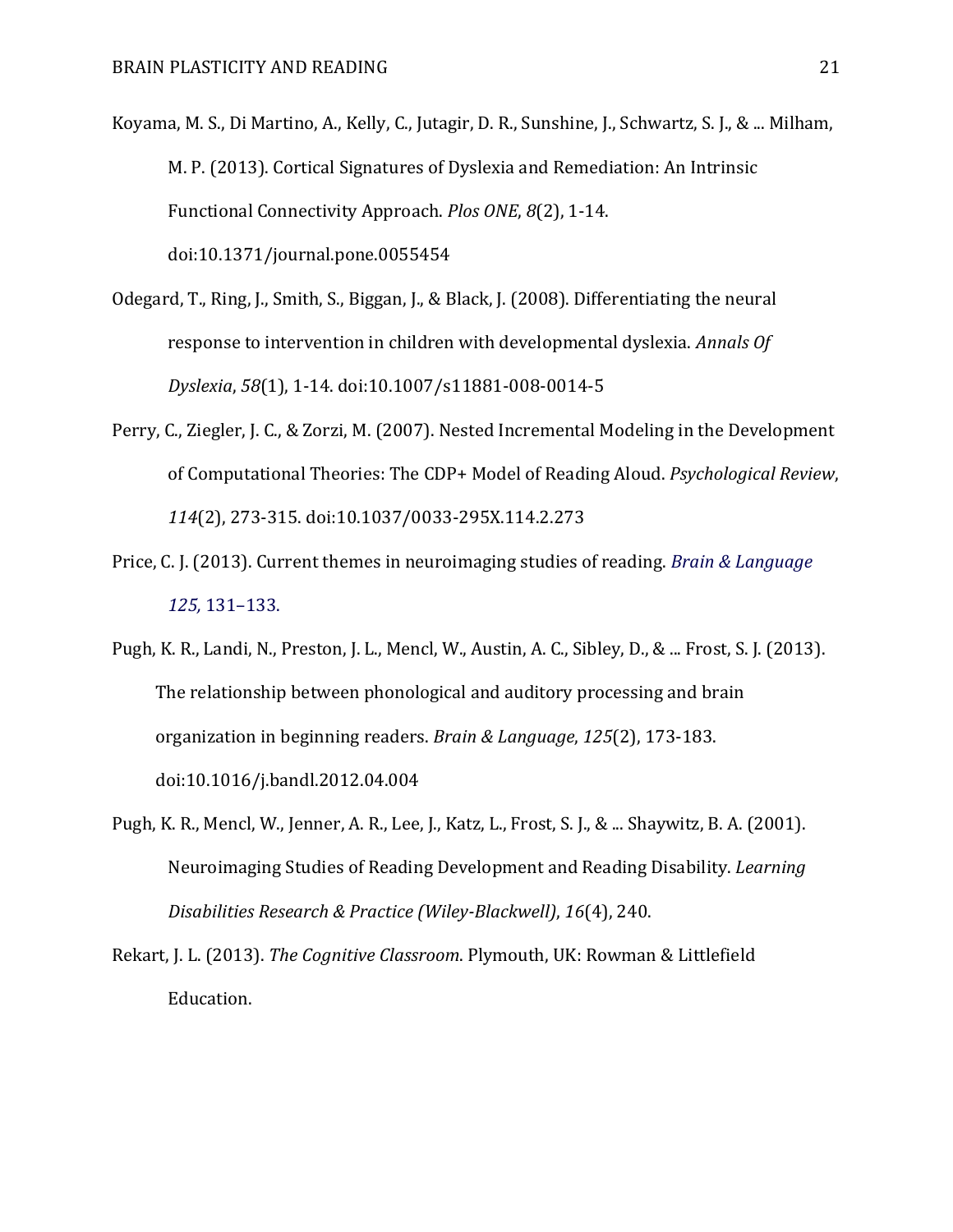- Richards, T. L., & Berninger, V. W. (2008). Abnormal fMRI connectivity in children with dyslexia during a phoneme task: Before but not after treatment. *Journal Of Neurolinguistics*, *21*(4), 294-304. doi:10.1016/j.jneuroling.2007.07.002
- Richards, T. L., Aylward, E. H., Field, K. M., Grimme, A. C., Raskind, W., Richards, A. L., & ... Berninger, V. W. (2006). Converging Evidence for Triple Word Form Theory in Children With Dyslexia. *Developmental Neuropsychology*, *30*(1), 547-589. doi:10.1207/s15326942dn3001\_3
- Seidenberg, M. S. (2004). Connectionist models of word reading. *Current Directions in Psychological Science, 14*(5), 238-242.
- Shaywitz, S. E., & Shaywitz, B. A. (2008). Paying attention to reading: The neurobiology of reading and dyslexia. *Development & Psychopathology*, *20*(4), 1329-1349. doi:10.1017/S0954579408000631
- Shaywitz, S. E., & Shaywitz, B. A. (2007). What Neuroscience Really Tell Us About Reading Instruction. *Educational Leadership*, *64*(5), 74-76.
- Shaywitz, S. E., Mody, M., & Shaywitz, B. A. (2006). Neural Mechanisms in Dyslexia. *Current Directions In Psychological Science (Wiley-Blackwell)*, *15*(6), 278-281. doi:10.1111/j.1467-8721.2006.00452.x
- Shaywitz, B. A., Shaywitz, S. E., Blachman, B. A., Pugh, K. R., Fulbright, R. K., Skudlarski, P., & ... Gore, J. C. (2004). Development of left occipitotemporal systems for skilled reading in children after a phonologically- based intervention. *Biological Psychiatry*, *55*(9), 926. doi:10.1016/j.biopsych.2003.12.019